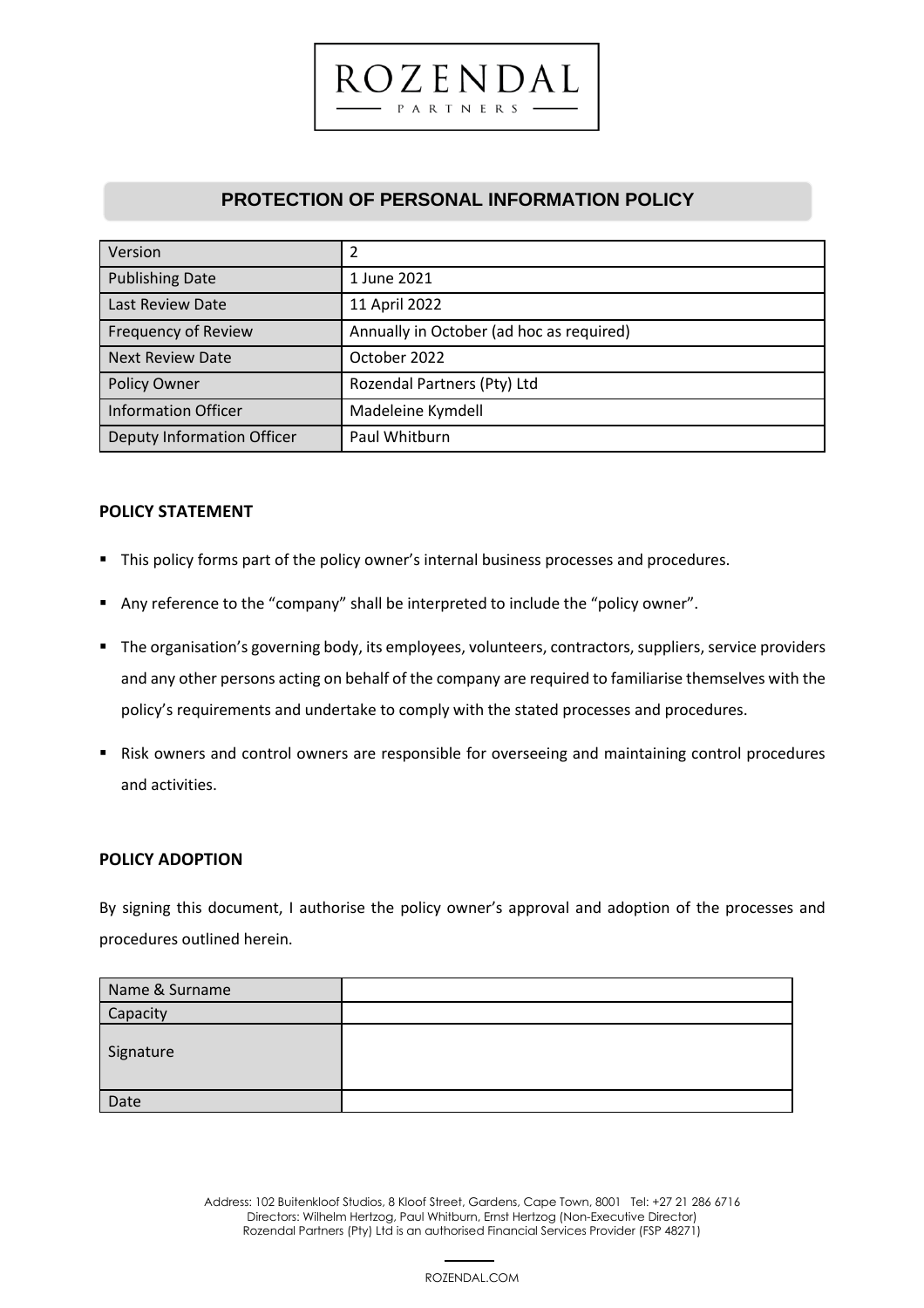# **TABLE OF CONTENTS**

| 1              |
|----------------|
| 1              |
| 1              |
| 2              |
| 2              |
| $\overline{2}$ |
| 3              |
| 3              |
| 3              |
| 4              |
| 4              |
| 4              |
| 4              |
| 5              |
| 5              |
| 5              |
| 5              |
| 6              |
| 7              |
| 7              |
| 8              |
| 8              |
| 8              |
| 9              |
| 9              |
| 9              |
| 10             |
| 10             |
| 11             |

 $\underbrace{ROZ}_{\tiny{\textbf{PARTNFRS}}} \underbrace{\textbf{N}}_{\tiny{\textbf{DAL}}} \underbrace{\textbf{AL}}_{\tiny{\textbf{ALE}}}$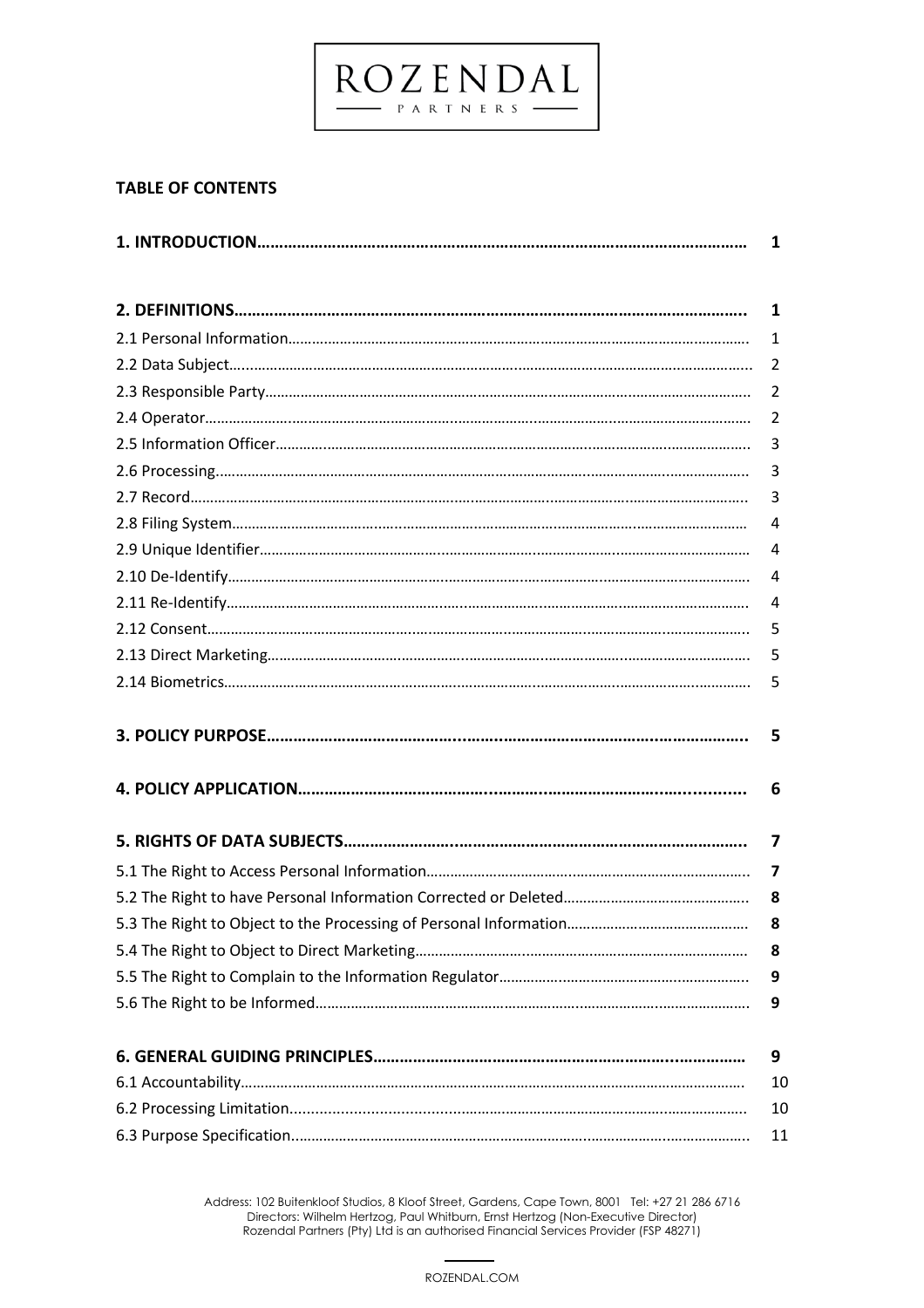# 6.4 Further Processing Limitation…………………………………………..………………..………………………….. 11 6.5 Information Quality…………………..........……………...…...………………..………………..…………………. 11 6.6 Open Communication…………….…………………………………………..………………..………………..……… 12 6.7 Security Safeguards……………………………………………………..………………..………………..…………….. 12 6.8 Data Subject Participation……………………………..………………..………………..………………..…………. 14 **7. INFORMATION OFFICERS………………………………………………………………………………….. 14 8. SPECIFIC DUTIES AND RESPONSIBILITIES…………………………………………………………… 15** 8.1 Governing Body………………………………………………………………………….………………………….………. 15 8.2 Information Officer………………………………………………………..………………………………………………. 16 8.3 IT Manager…………………………………………………………………………………………………………………….. 18 8.5 Employees and other Persons acting on behalf of the Organisation……………………………….. 19 **9. POPI AUDIT………………..…………………………………………………………………………………….. 23 10. REQUEST TO ACCESS PERSONAL INFORMATION…….……………………………………….. 24 11. POPI COMPLAINTS PROCEDURE…………....……………………………………………………….. 24 12. DISCIPLINARY ACTION………………...…………………………………………………………………. 26 13. ANNEXURE A: PERSONAL INFORMATIONREQUEST FORM……………………………….. 27 14. ANNEXURE B: POPI COMPLAINT FORM………………............................................. 28 15. ANNEXURE C: POPIA PRIVACY NOTICE...............……………………………………………… 29 16. ANNEXURE D: EMPLOYEE CONSENT AND CONFIDENTIALITY CLAUSE………………. 32 17. ANNEXURE E: SLA CONFIDENTIALITY CLAUSE………………………………………………….. 34 18. ANNEXURE F: INFORMATION OFFICER APPOINTMENT LETTER………………………… 35**

ROZENDAL

# **19. FORM 1: OBJECTION TO THE PROCESSING OF PERSONAL INFORMATION………… 37**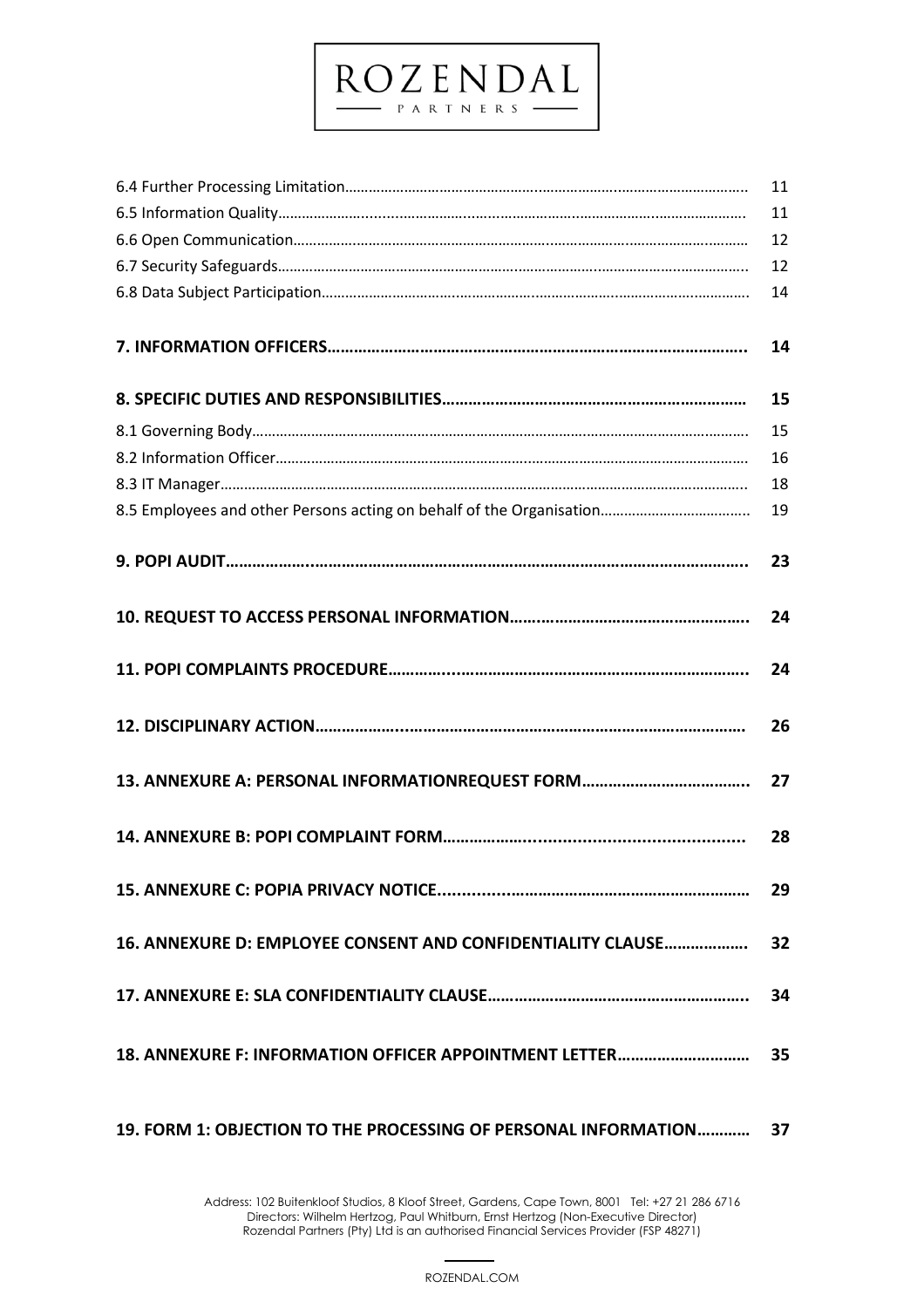

| 20. FORM 2: REQUEST FOR CORRECTION OR DELETION OF PERSONAL           |    |
|----------------------------------------------------------------------|----|
|                                                                      | 38 |
|                                                                      |    |
| 21. FORM 4: APPLICATION FOR THE CONSENT OF A DATA SUBJECT FOR THE    |    |
| <b>PROCESSING OF PERSONAL INFORMATION FOR THE PURPOSES OF DIRECT</b> |    |
|                                                                      | 39 |

 4 Address: 102 Buitenkloof Studios, 8 Kloof Street, Gardens, Cape Town, 8001 Tel: +27 21 286 6716 Directors: Wilhelm Hertzog, Paul Whitburn, Ernst Hertzog (Non-Executive Director) Rozendal Partners (Pty) Ltd is an authorised Financial Services Provider (FSP 48271)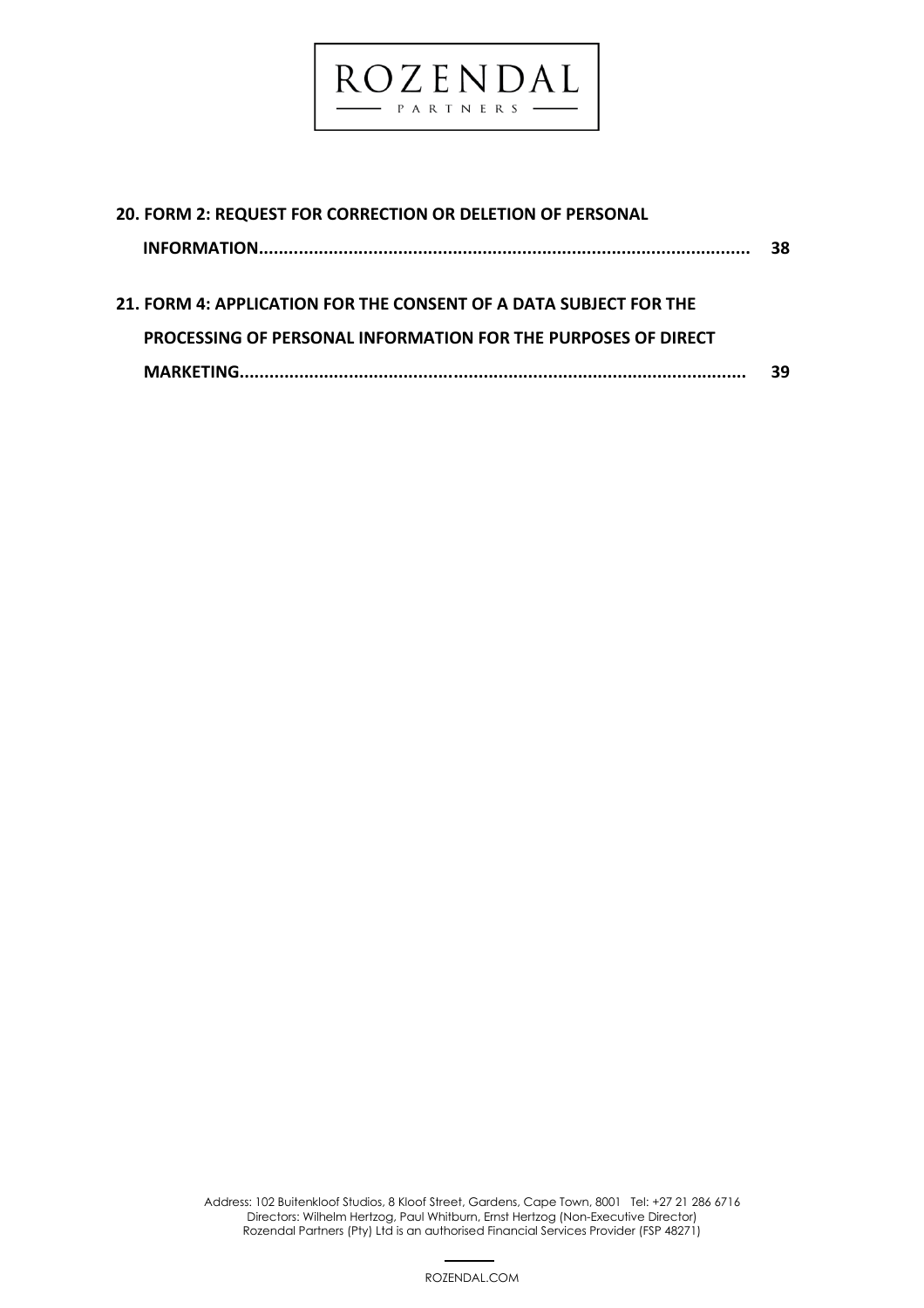**1. INTRODUCTION**

The right to privacy is an integral human right recognised and protected in the South African Constitution and in the Protection of Personal Information Act 4 of 2013 ("POPIA").

 $C$ zenda PARTNERS

POPIA aims to promote the protection of privacy through providing guiding principles that are intended to be applied to the processing of personal information in a context-sensitive manner.

Through the provision of services, the company is necessarily involved in the collection, use and disclosure of certain aspects of the personal information of clients, employees and other stakeholders.

A person's right to privacy entails having control over his or her personal information and being able to conduct his or her affairs relatively free from unwanted intrusions.

Given the importance of privacy, the company is committed to effectively managing personal information in accordance with POPIA's provisions.

# **2. DEFINITIONS**

# **2.1 Personal Information**

Personal information is any information that can be used to reveal a person's identity. Personal information relates to an identifiable, living, natural person, and where applicable, an identifiable, existing juristic person (such as a company), including, but not limited to information concerning:

- race, gender, sex, pregnancy, marital status, national or ethnic origin, sexual orientation, age, physical or mental health, disability, religion, belief, culture, language and birth of a person;
- information relating to the education or the medical, financial, criminal or employment history of the person;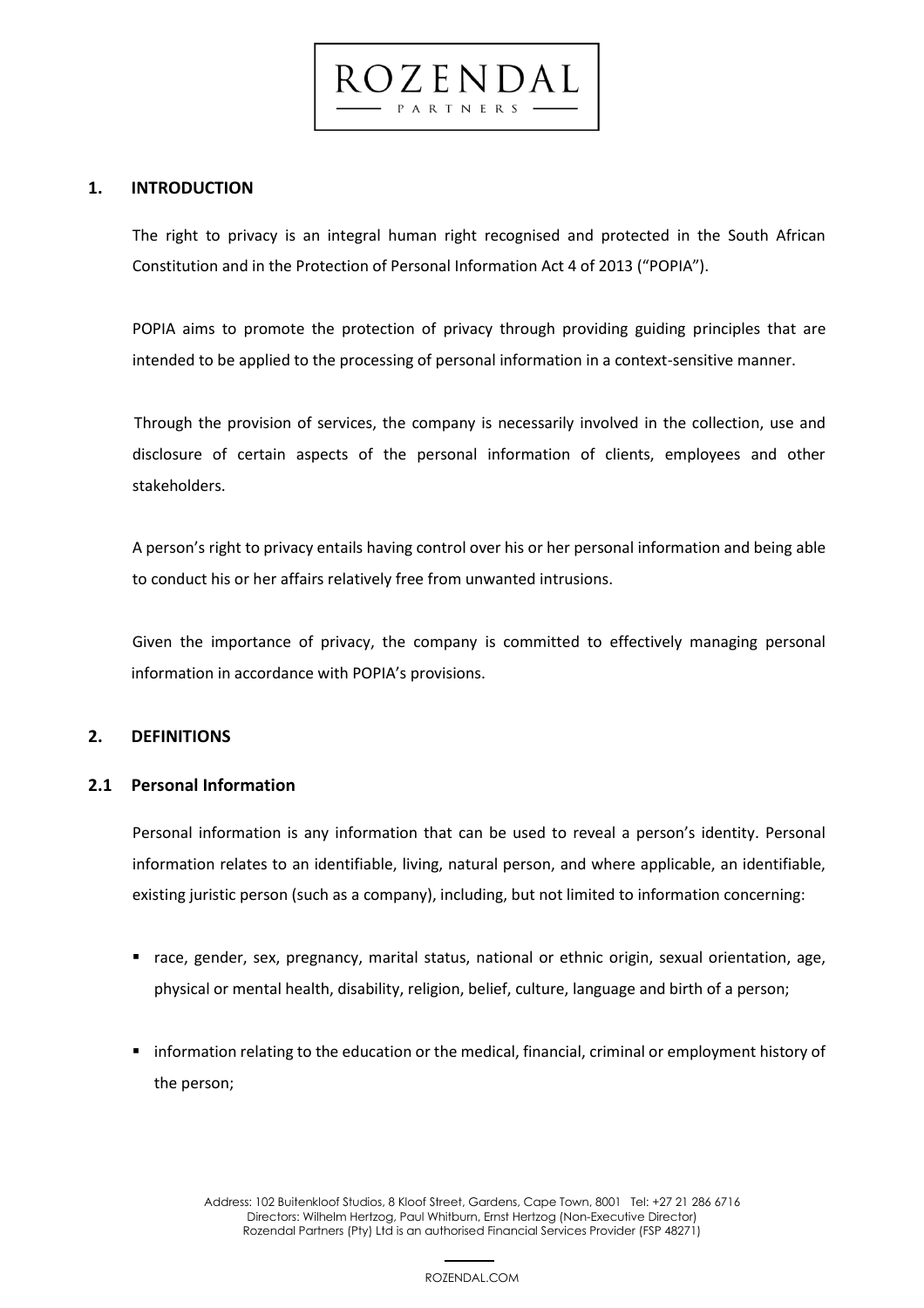

0 Z E N D A PARTNERS

- the biometric information of the person;
- the personal opinions, views or preferences of the person;
- correspondence sent by the person that is implicitly or explicitly of a private or confidential nature or further correspondence that would reveal the contents of the original correspondence;
- the views or opinions of another individual about the person;
- the name of the person if it appears with other personal information relating to the person or if the disclosure of the name itself would reveal information about the person.

# **2.2 Data Subject**

This refers to the natural or juristic person to whom personal information relates, such as an individual client, customer or a company that supplies the organisation with products or other goods.

# **2.3 Responsible Party**

The responsible party is the entity that needs the personal information for a particular reason and determines the purpose of and means for processing the personal information. In this case, the company is the responsible party.

#### **2.4 Operator**

An operator means a person who processes personal information for a responsible party in terms of a contract or mandate, without coming under the direct authority of that party. For example, a thirdparty service provider that has contracted with the organisation to shred documents containing personal information. When dealing with an operator, it is considered good practice for a responsible party to include an indemnity clause.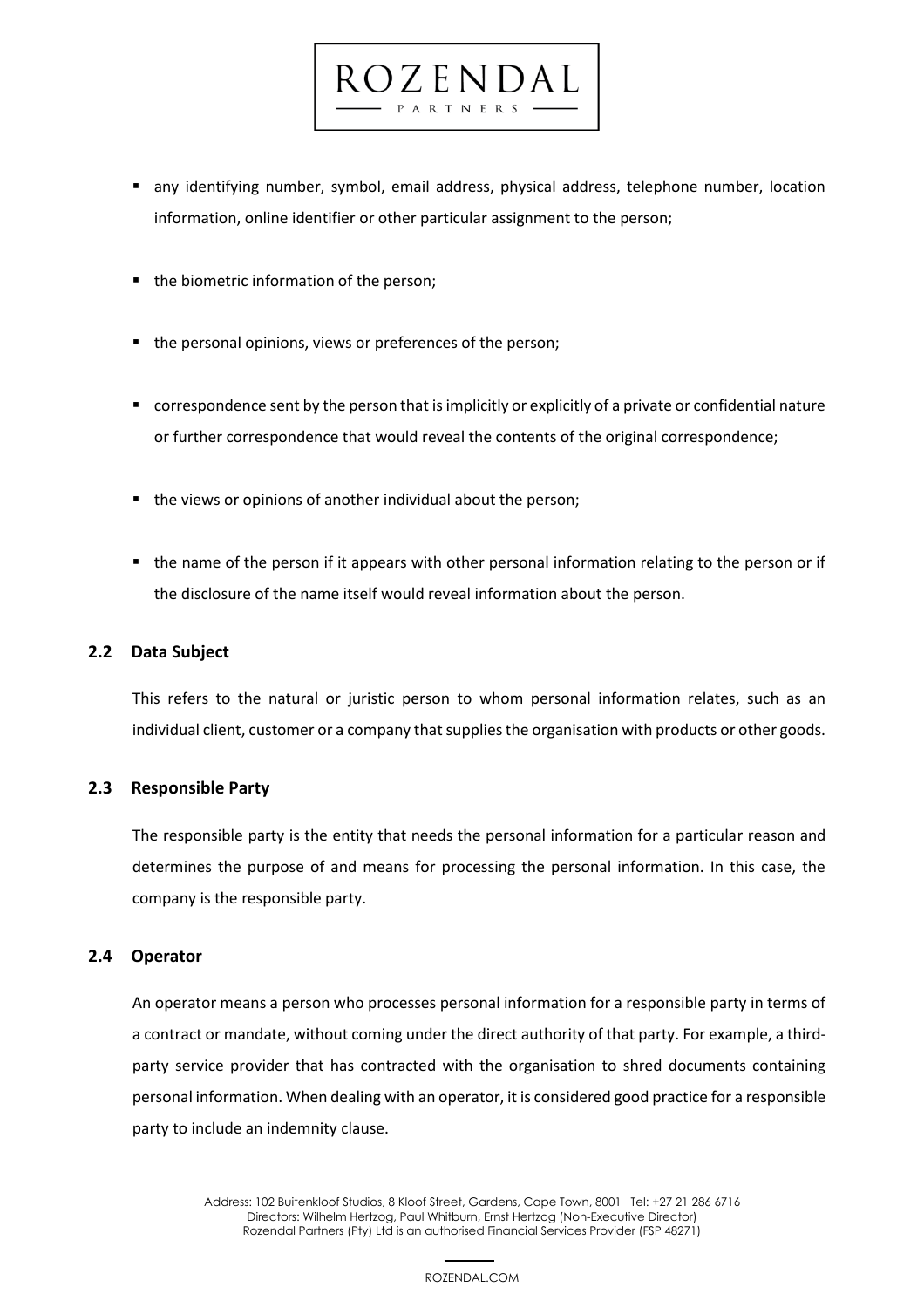# **2.5 Information Officer**

The Information Officer is responsible for ensuring the company's compliance with POPIA.

0 Z E N D A PARTNERS

Where no Information Officer is appointed, the head of the company will be responsible for performing the Information Officer's duties.

Once appointed, the Information Officer must be registered with the South African Information Regulator established under POPIA prior to performing his or her duties. Deputy Information Officers can also be appointed to assist the Information Officer.

## **2.6 Processing**

The act of processing information includes any activity or any set of operations, whether or not by automatic means, concerning personal information and includes:

- the collection, receipt, recording, organisation, collation, storage, updating or modification, retrieval, alteration, consultation or use;
- **EX dissemination by means of transmission, distribution or making available in any other form; or**
- merging, linking, as well as any restriction, degradation, erasure or destruction of information.

# **2.7 Record**

Means any recorded information, regardless of form or medium, including:

- Writing on any material;
- Information produced, recorded or stored by means of any tape-recorder, computer equipment, whether hardware or software or both, or other device, and any material subsequently derived from information so produced, recorded or stored;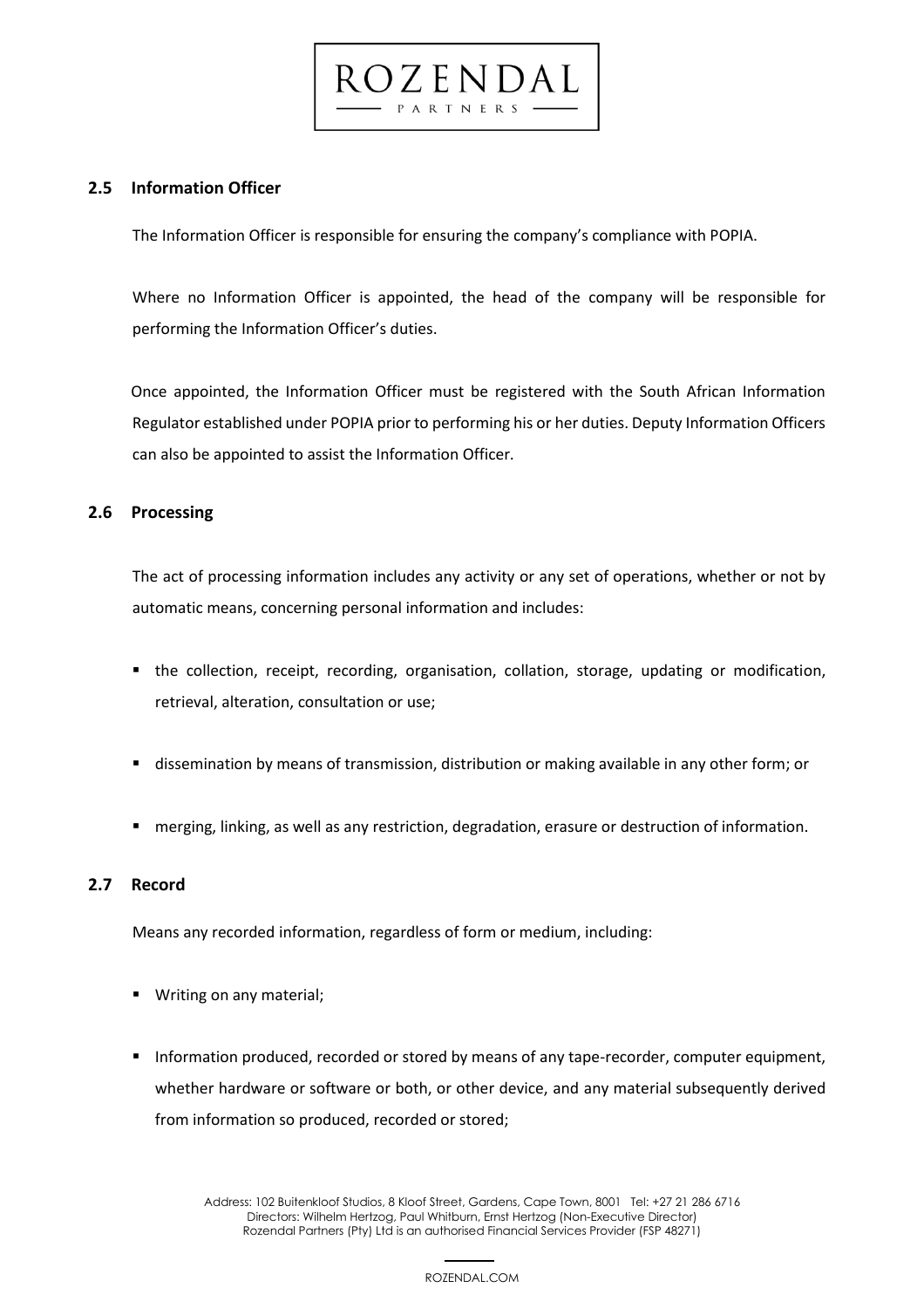■ Label, marking or other writing that identifies or describes anything of which it forms part, or to which it is attached by any means;

dzenda PARTNERS

- Book, map, plan, graph or drawing;
- Photograph, film, negative, tape or other device in which one or more visual images are embodied so as to be capable, with or without the aid of some other equipment, of being reproduced.

## **2.8 Filing System**

Means any structured set of personal information, whether centralised, decentralised or dispersed on a functional or geographical basis, which is accessible according to specific criteria.

## **2.9 Unique Identifier**

Means any identifier that is assigned to a data subject and is used by a responsible party for the purposes of the operations of that responsible party and that uniquely identifies that data subject in relation to that responsible party.

# **2.10 De-Identify**

This means to delete any information that identifies a data subject or which can be used by a reasonably foreseeable method to identify, or when linked to other information, that identifies the data subject.

# **2.11 Re-Identify**

In relation to personal information of a data subject, means to resurrect any information that has been de-identified that identifies the data subject, or can be used or manipulated by a reasonably foreseeable method to identify the data subject.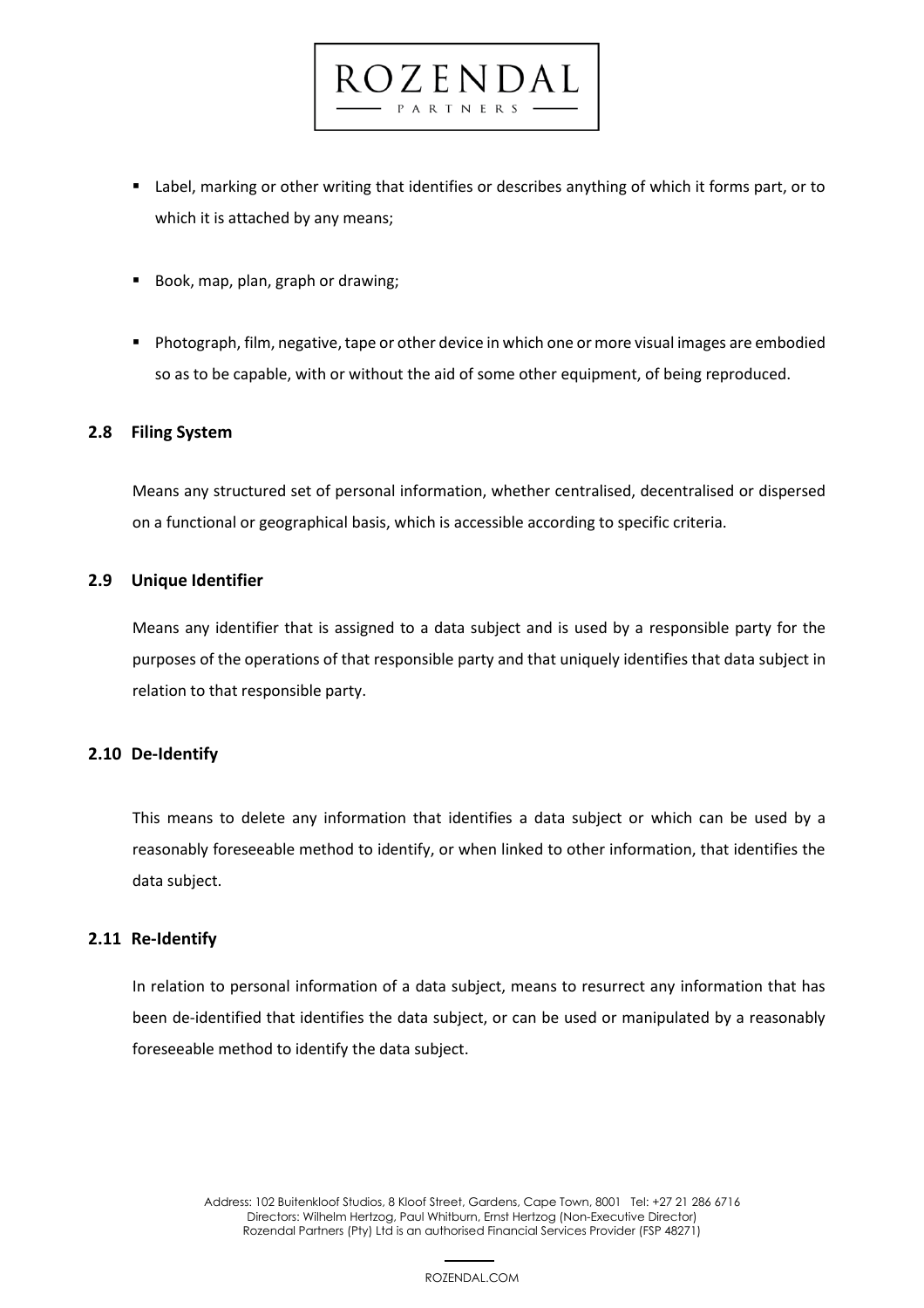# **2.12 Consent**

Means any voluntary, specific and informed expression of will in terms of which permission is given for the processing of personal information.

 $C$ zenda PARTNERS

# **2.13 Direct Marketing**

Means to approach a data subject, either in person or by mail or electronic communication, for the direct or indirect purpose of:

- Promoting or offering to supply, in the ordinary course of business, any goods or services to the data subject; or
- Requesting the data subject to make a donation of any kind for any reason.

# **2.14 Biometrics**

Means a technique of personal identification that is based on physical, physiological or behavioural characterisation including blood typing, fingerprinting, DNA analysis, retinal scanning and voice recognition.

# **3. POLICY PURPOSE**

This purpose of this policy is to protect the company from the compliance risks associated with the protection of personal information which includes:

- Breaches of confidentiality. For instance, the company could suffer loss in revenue where it is found that the personal information of data subjects has been shared or disclosed inappropriately.
- Failing to offer choice. For instance, all data subjects should be free to choose how and for what purpose the company uses information relating to them.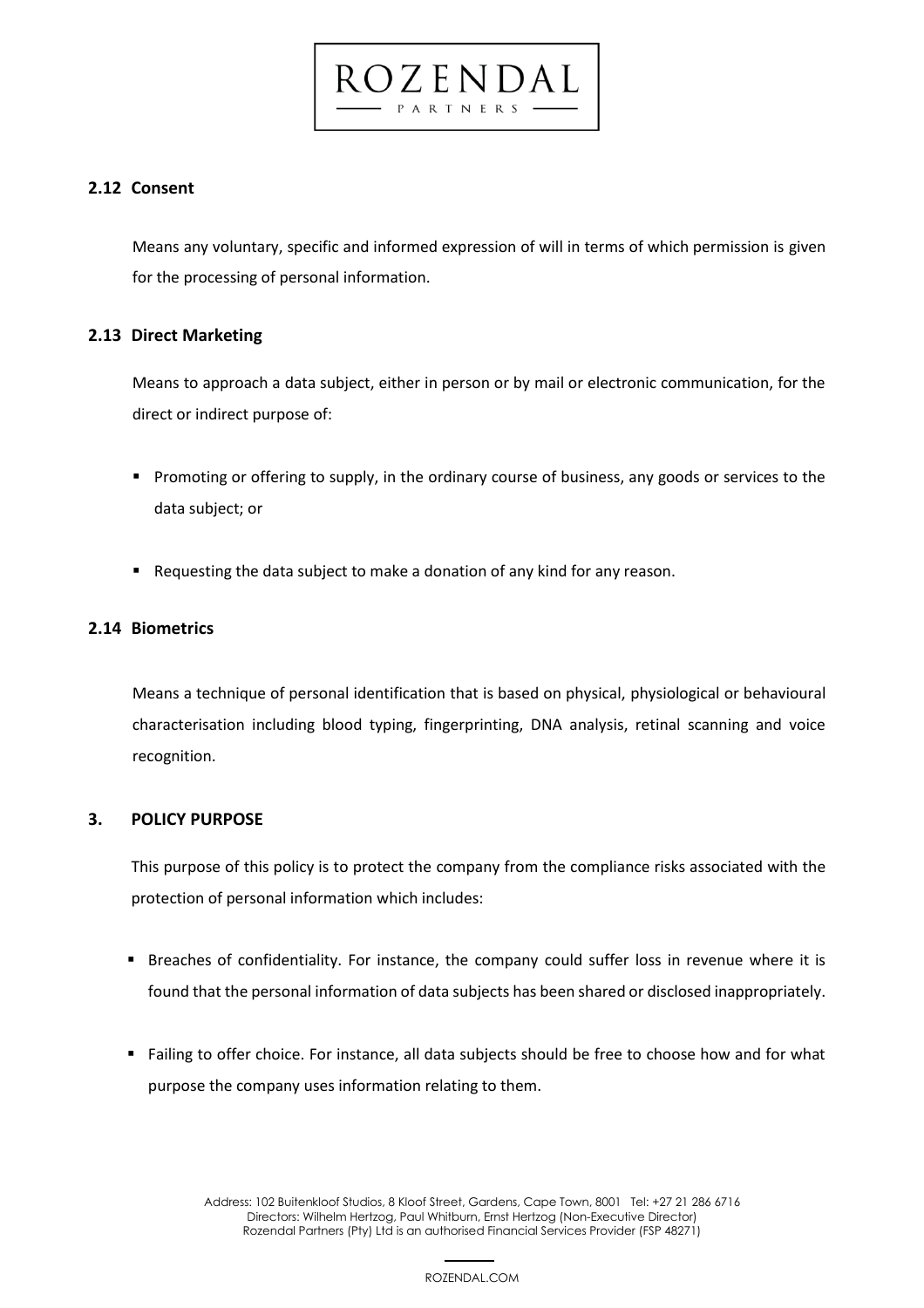▪ Reputational damage. For instance, the company could suffer a decline in shareholder value following an adverse event such as a computer hacker deleting the personal information held by the company.

 $C$ zenda PARTNERS

This policy demonstrates the company's commitment to protecting the privacy rights of data subjects in the following manner:

- **Through stating desired behaviour and directing compliance with the provisions of POPIA and** best practice.
- By cultivating an organisational culture that recognises privacy as a valuable human right.
- By developing and implementing internal controls for the purpose of managing the compliance risk associated with the protection of personal information.
- By creating business practices that will provide reasonable assurance that the rights of data subjects are protected and balanced with the legitimate business needs of the company.
- By assigning specific duties and responsibilities to control owners, including the appointment of an Information Officer and where necessary, Deputy Information Officers in order to protect the interests of the company and data subjects.
- By raising awareness through training and providing guidance to individuals who process personal information so that they can act confidently and consistently.

# **4. POLICY APPLICATION**

This policy and its guiding principles applies to:

- The company's governing body
- All branches, business units and divisions of the company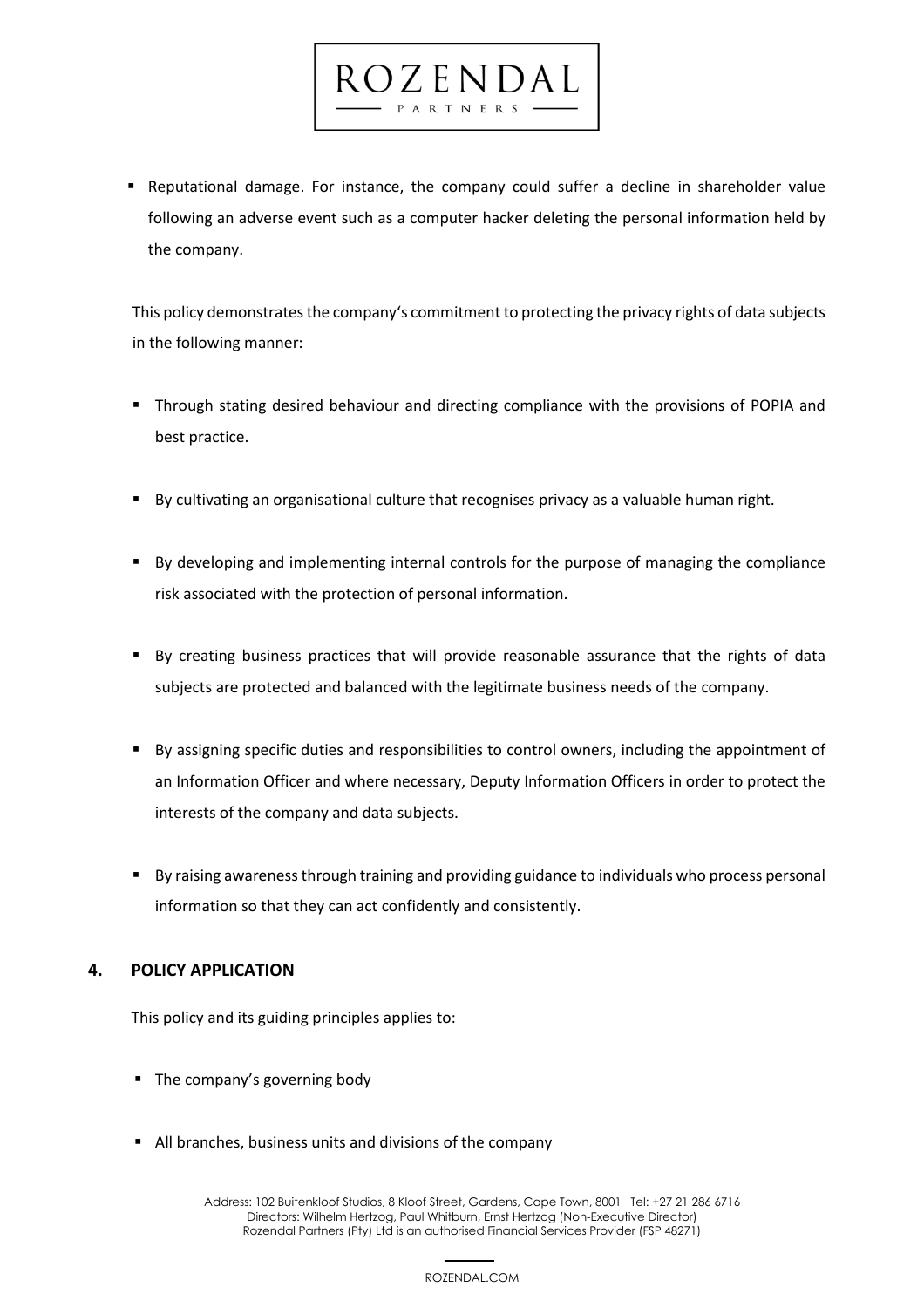

■ All contractors, suppliers, service providers and other persons acting on behalf of the company

 $C$ zenda PARTNERS

The policy's guiding principles find application in all situations and must be read in conjunction with POPIA as well as the organisation's PAIA Policy as required by the Promotion of Access to Information Act (Act No 2 of 2000).

The legal duty to comply with POPIA's provisions is activated in any situation where there is:

A **processing** of **personal information,** entered into a **record**, by or for a **responsible person** who is **domiciled** in South Africa.

POPIA does not apply in situations where the processing of personal information is concluded in the course of purely personal or household activities, or where the personal information has been deidentified.

# **5. RIGHTS OF DATA SUBJECTS**

Where appropriate, the company will ensure that its clients and customers are made aware of the rights conferred upon them as data subjects.

The company will ensure that it gives effect to the following rights.

# **5.1 The Right to Access Personal Information**

The company recognises that a data subject has the right to establish whether the company holds personal information related to him, her or it including the right to request access to that personal information.

An example of a "Personal Information Request Form" can be found under "**Annexure A**".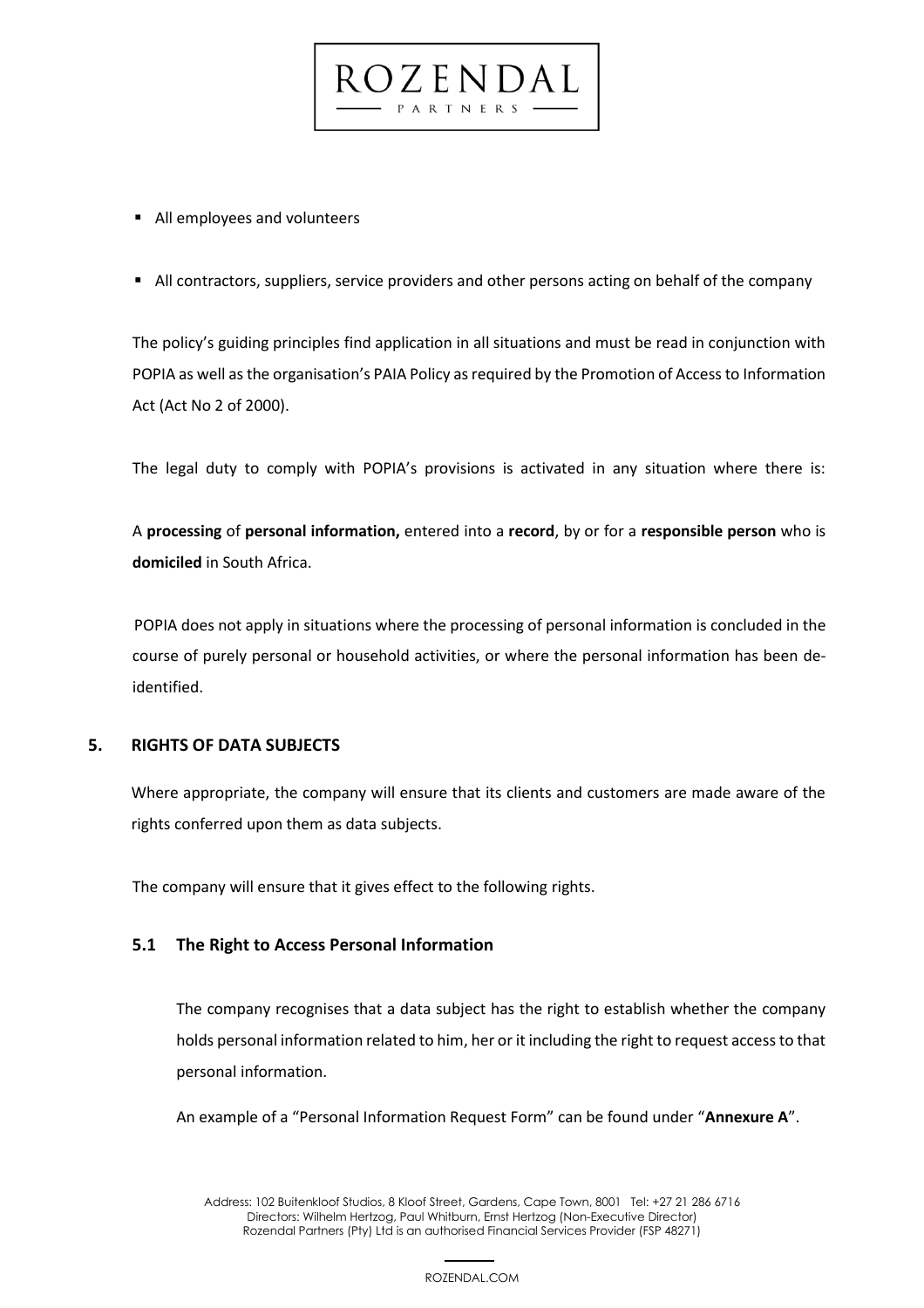

# **5.2 The Right to have Personal Information Corrected or Deleted**

The data subject has the right to request, where necessary, that his, her or its personal information must be corrected or deleted where the company is no longer authorised to retain the personal information.

# **5.3 The Right to Object to the Processing of Personal Information**

The data subject has the right, on reasonable grounds, to object to the processing of his, her or its personal information.

In such circumstances, the company will give due consideration to the request and the requirements of POPIA. The organisation may cease to use or disclose the data subject's personal information and may, subject to any statutory and contractual record keeping requirements, also approve the destruction of the personal information.

A data subject who wishes to object to the processing of personal information, must submit the objection to the responsible party on **Form 1** of the Regulations to the Act. The responsible party, or a designated person, must must render such reasonable assistance as is necessary, free of charge, to enable the data subject to make an objection on **Form 1**.

# **5.4 The Right to Object to Direct Marketing**

The data subject has the right to object to the processing of his, her or its personal information for purposes of direct marketing by means of unsolicited electronic communications.

A responsible party who wishes to process personal information of a data subject for the purpose of direct marketing by electronic communication must submit a request for written consent to that data subject on **Form 4** of the Regulations to the Act.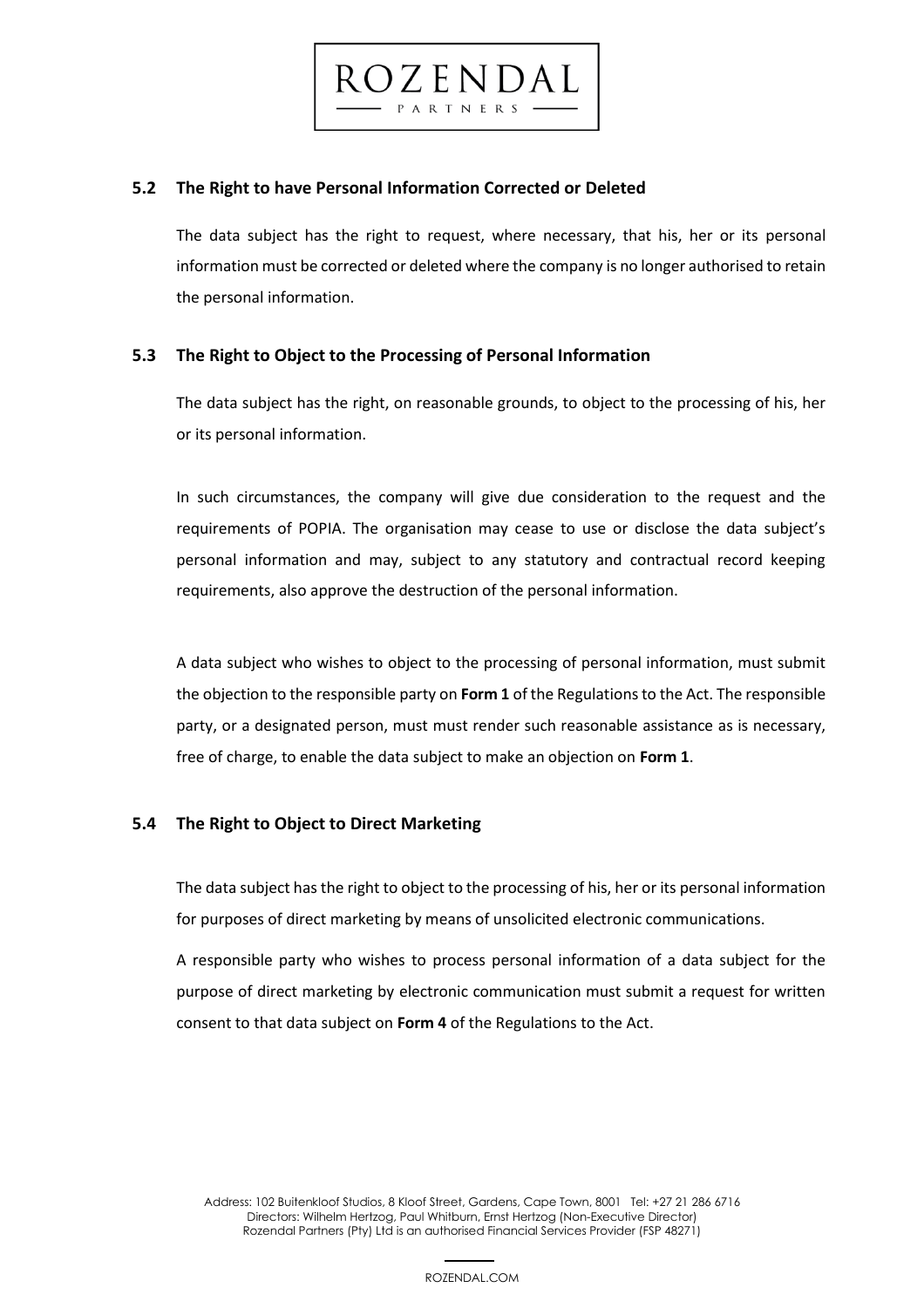

The data subject has the right to submit a complaint to the Information Regulator regarding an alleged infringement of any of the rights protected under POPIA and to institute civil proceedings regarding the alleged non-compliance with the protection of his, her or its personal information.

 $CZENDA$ 

An example of a "POPI Complaint Form", for internal use, can be found under "Annexure B".

Any person who wishes to submit a complaint contemplated in section 74(1) of the Act must submit such a complaint to the *Regulator* on **Part I of Form 5**. A responsible party or a data subject who wishes to submit a complaint contemplated in section 74(2) of the Act must submit such a complaint to the *Regulator* on **Part II of Form 5** of the Regulations to the Act.

## **5.6 The Right to be Informed**

The data subject has the right to be notified that his, her or its personal information is being collected by the company.

The data subject also has the right to be notified in any situation where the company has reasonable grounds to believe that the personal information of the data subject has been accessed or acquired by an unauthorised person.

# **6. GENERAL GUIDING PRINCIPLES**

All employees and persons acting on behalf of the company will at all times be subject to, and act in accordance with, the following guiding principles: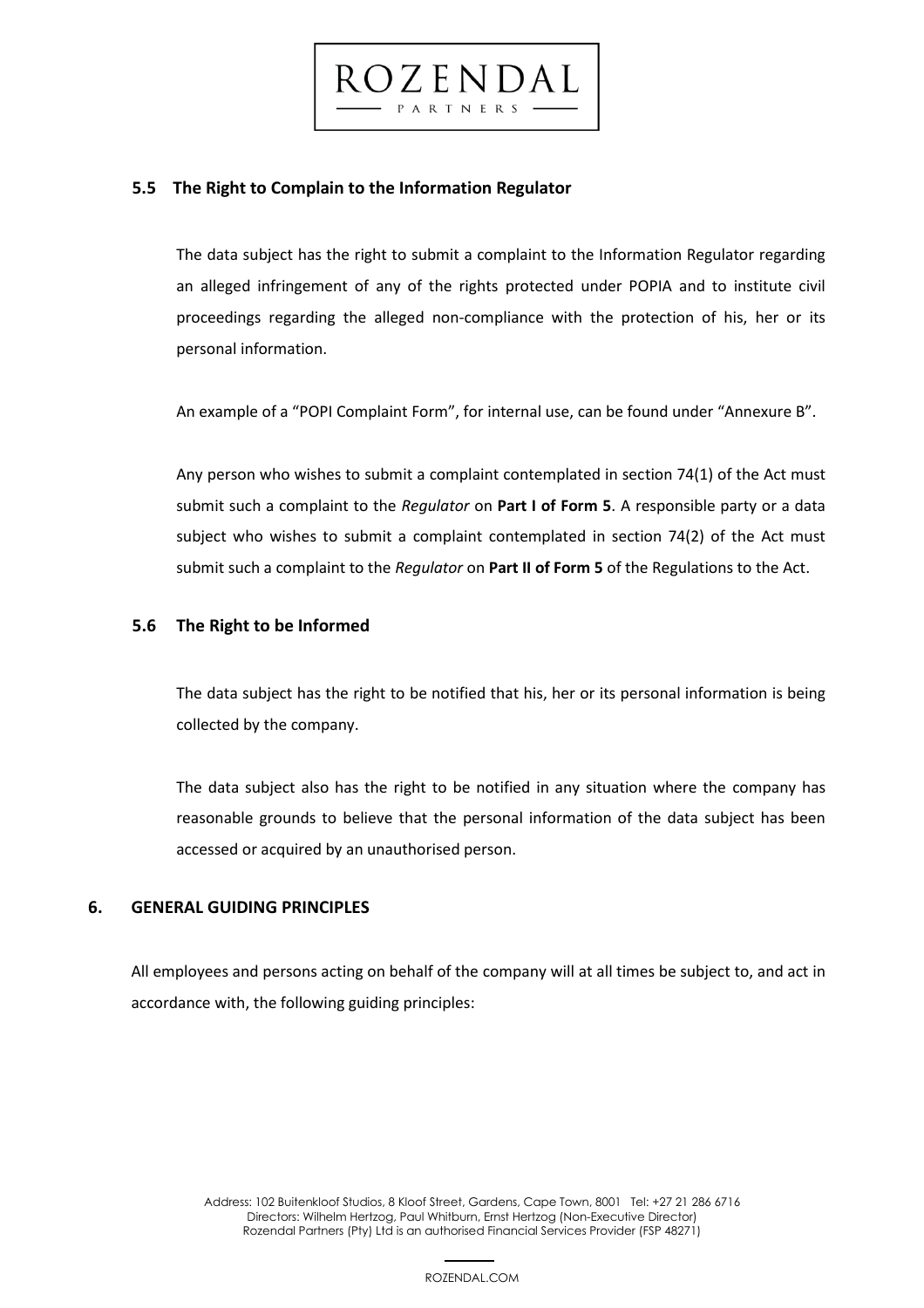**6.1 Accountability**

Failing to comply with POPIA could potentially damage the company's reputation or expose the company to a civil claim for damages. The protection of personal information is therefore everybody's responsibility.

ROZENDAL PARTNERS

The company will ensure that the provisions of POPIA and the guiding principles outlined in this policy are complied with through the encouragement of desired behaviour. However, the company will take appropriate sanctions, which may include disciplinary action, against those individuals who through their intentional or negligent actions and/or omissions fail to comply with the principles and responsibilities outlined in this policy.

# **6.2 Processing Limitation**

The company will ensure that personal information under its control is processed:

- in a fair, lawful and non-excessive manner, and
- only for a specifically defined purpose.

The company will inform the data subject of the reasons for collecting his, her or its personal information. Alternatively, where services or transactions are concluded over the telephone or electronic video feed, the company will maintain a voice recording of the stated purpose for collecting the personal information.

The company will under no circumstances distribute or share personal information between separate legal entities, associated companies (such as subsidiary companies) or with any individuals that are not directly involved with facilitating the purpose for which the information was originally collected.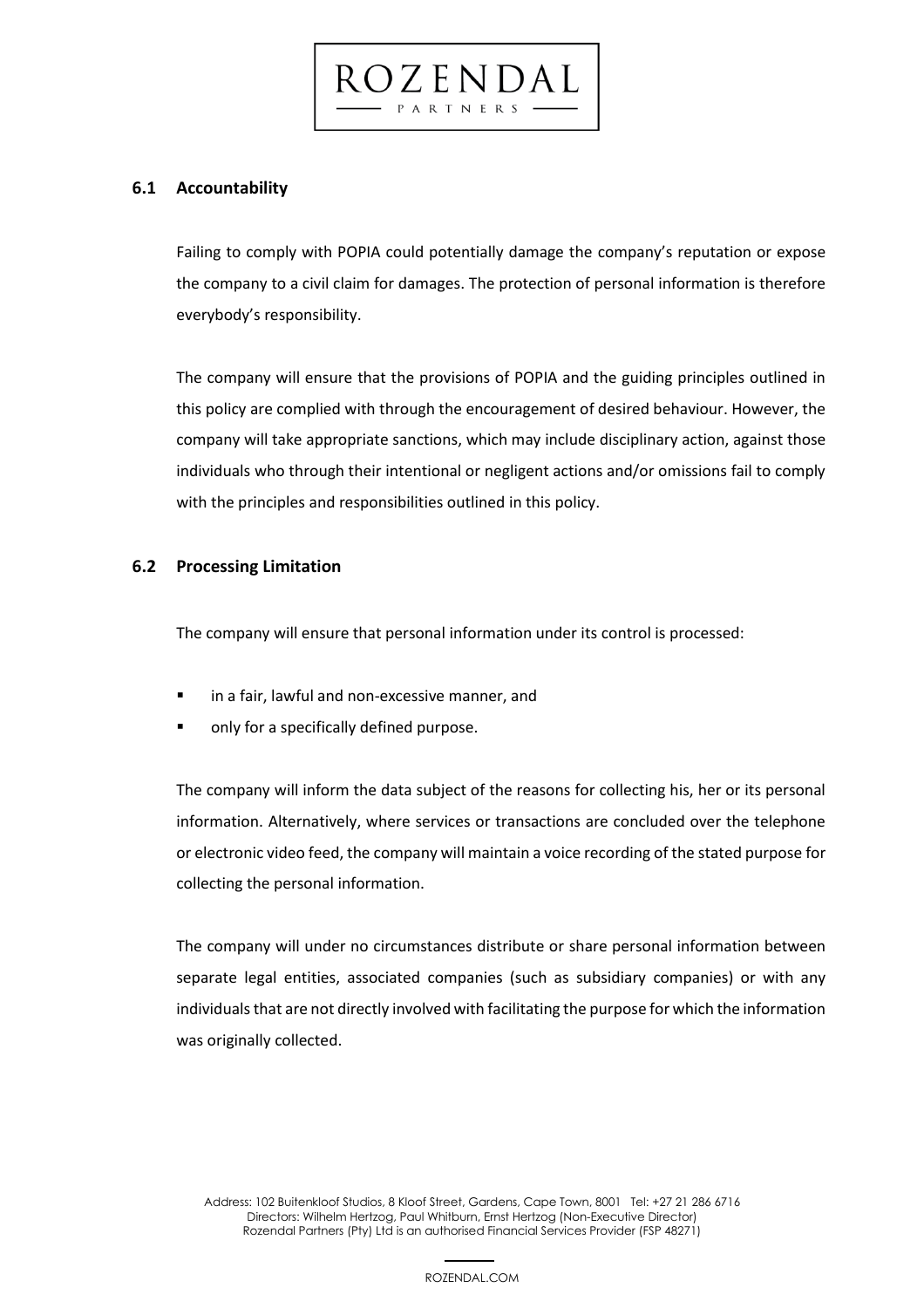Where applicable, the data subject must be informed of the possibility that their personal information will be shared with other aspects of the company's business and be provided with the reasons for doing so.

An example of a "POPI Privacy Notice" can be found under "**Annexure C**".

ROZENDAL PARTNERS

# **6.3 Purpose Specification**

All of the company's business units and operations must be informed by the principle of transparency.

The company will process personal information only for specific, explicitly defined and legitimate reasons. The company will inform data subjects of these reasons prior to collecting or recording the data subject's personal information.

# **6.4 Further Processing Limitation**

Personal information will not be processed for a secondary purpose unless that processing is compatible with the original purpose.

Therefore, where the company seeks to process personal information it holds for a purpose other than the original purpose for which it was originally collected, and where this secondary purpose is not compatible with the original purpose, the company will first obtain additional consent from the data subject.

# **6.5 Information Quality**

The company will take reasonable steps to ensure that all personal information collected is complete, accurate and not misleading.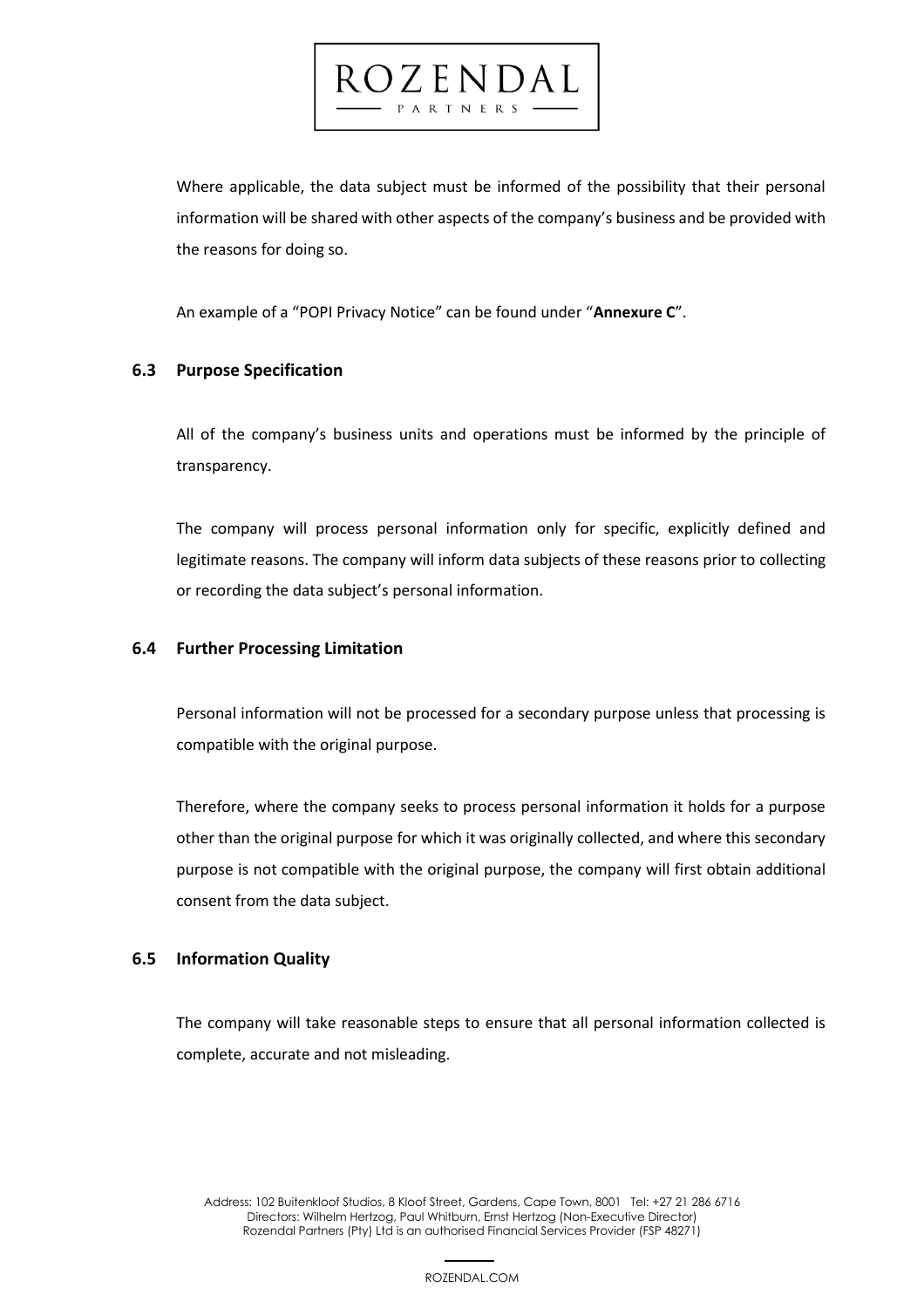The more important it is that the personal information be accurate (for example, the beneficiary details of a life insurance policy are of the utmost importance), the greater the effort the company will put into ensuring its accuracy.

ROZENDAL

Where personal information is collected or received from third parties, the company will take reasonable steps to confirm that the information is correct by verifying the accuracy of the information directly with the data subject or by way of independent sources.

# **6.6 Open Communication**

The company will take reasonable steps to ensure that data subjects are notified (are at all times aware) that their personal information is being collected including the purpose for which it is being collected and processed.

The company will ensure that it establishes and maintains a "contact us" facility, for instance via its website or through an electronic helpdesk, for data subjects who want to:

- Enquire whether the company holds related personal information, or
- Request access to related personal information, or
- Request the company to update or correct related personal information, or
- Make a complaint concerning the processing of personal information.

## **6.7 Security Safeguards**

The company will manage the security of its filing system to ensure that personal information is adequately protected. To this end, security controls will be implemented in order to minimise the risk of loss, unauthorised access, disclosure, interference, modification or destruction.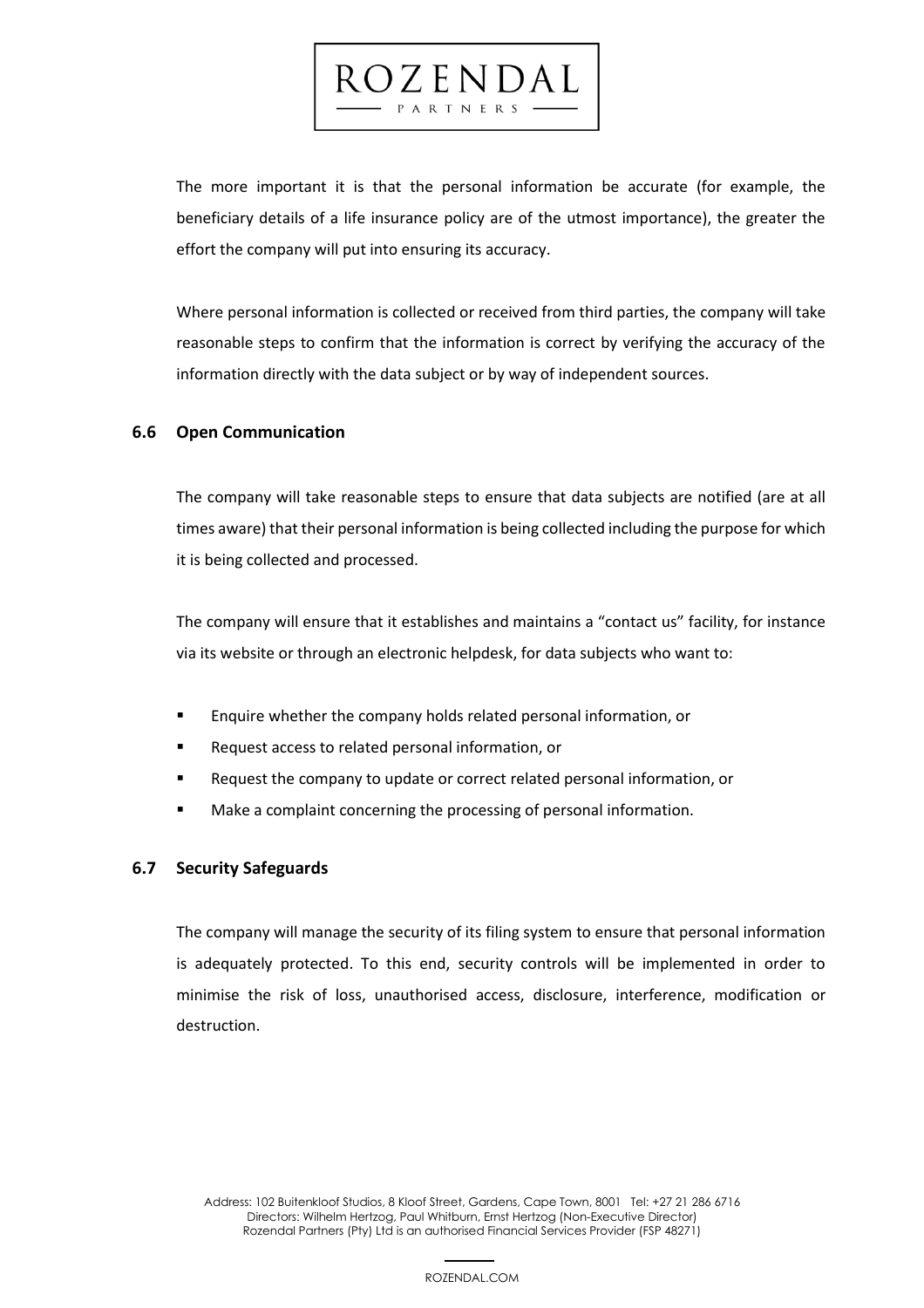Security measures also need to be applied in a context-sensitive manner. For example, the more sensitive the personal information, such as medical information or credit card details, the greater the security required.

ROZENDAL PARTNERS

The company will continuously review its security controls which will include regular testing of protocols and measures put in place to combat cyber-attacks on the company's IT network.

The company will ensure that all paper and electronic records comprising personal information are securely stored and made accessible only to authorised individuals.

All new employees will be required to sign employment contracts containing contractual terms for the use and storage of employee information. Confidentiality clauses will also be included to reduce the risk of unauthorised disclosures of personal information for which the company is responsible.

All existing employees will, after the required consultation process has been followed, be required to sign an addendum to their employment containing the relevant consent and confidentiality clauses.

The company's operators and third-party service providers will be required to enter into service level agreements with the company where both parties pledge their mutual commitment to POPIA and the lawful processing of any personal information pursuant to the agreement.

An example of "Employee Consent and Confidentiality Clause" for inclusion in the company's employment contracts can be found under "**Annexure D**".

An example of an "SLA Confidentiality Clause" for inclusion in the company's service level agreements can be found under "**Annexure E**".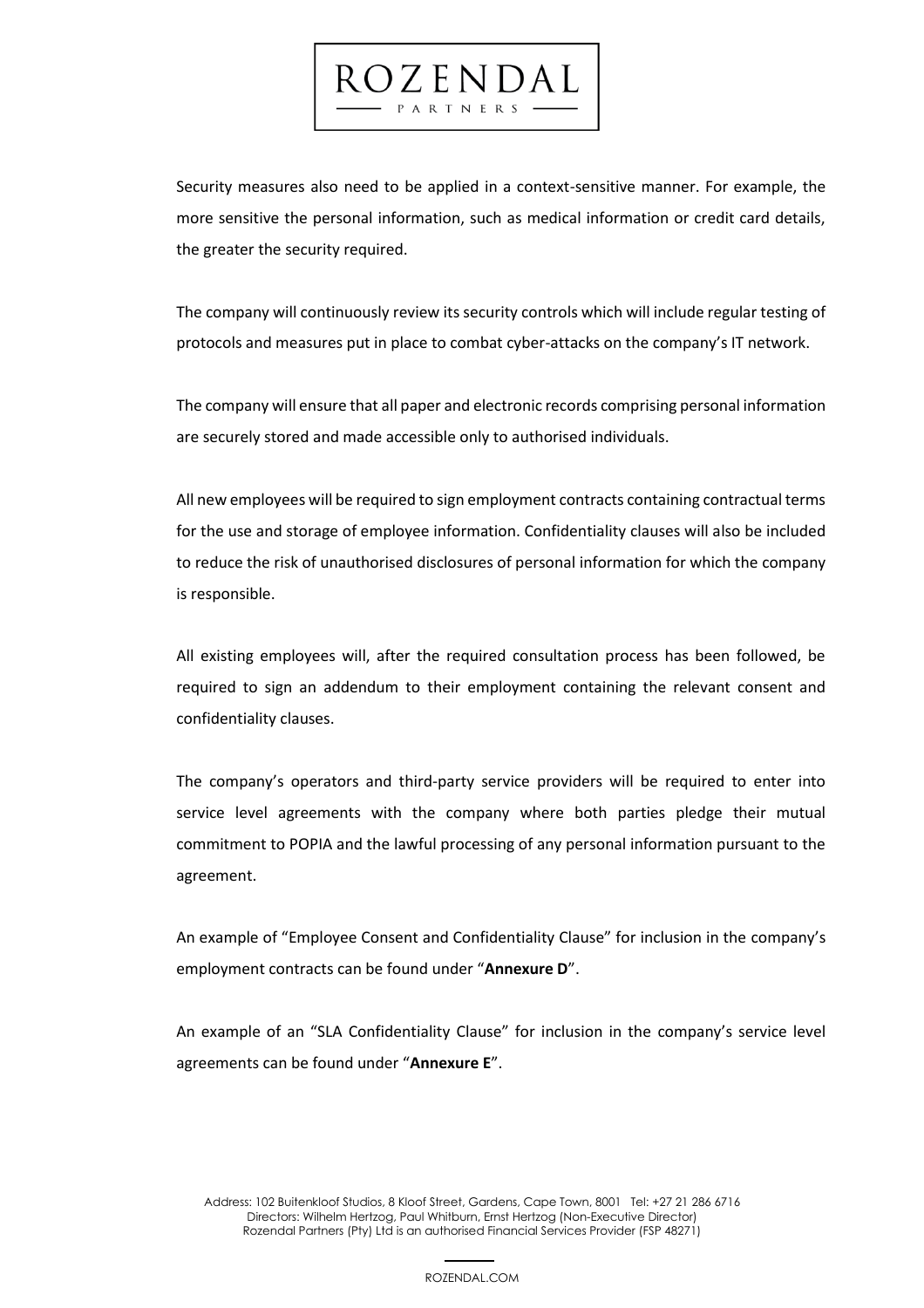

# **6.8 Data Subject Participation**

A data subject may request the correction or deletion of his, her or its personal information held by the company.

The company will ensure that it provides a facility for data subjects who want to request the correction of deletion of their personal information.

Where applicable, the company will include a link to unsubscribe from any of its electronic newsletters or related marketing activities.

# **7. INFORMATION OFFICERS**

The company will appoint an Information Officer and where necessary, a Deputy Information Officer to assist the Information Officer.

The company's Information Officer is responsible for ensuring compliance with POPIA.

The head of the company will assume the role of the Information Officer. Consideration will be given on an annual basis to the re-appointment or replacement of the Information Officer and the reappointment or replacement of any Deputy Information Officers.

Where the head of the organisation has decided to authorise another employee of the organisation to be the Information Officer, such authorisation will be in writing, according to the form and manner of "**Annexure C***"* to the *Guidance Note on Information Officers and Deputy Information Officers* published by the Information Regulator.

Once appointed, the company will register the Information Officer with the South African Information Regulator established under POPIA prior to performing his or her duties, in accordance with "**Annexure A**" to the *Guidance Note on Information Officers and Deputy Information Officers* published by the Information Regulator.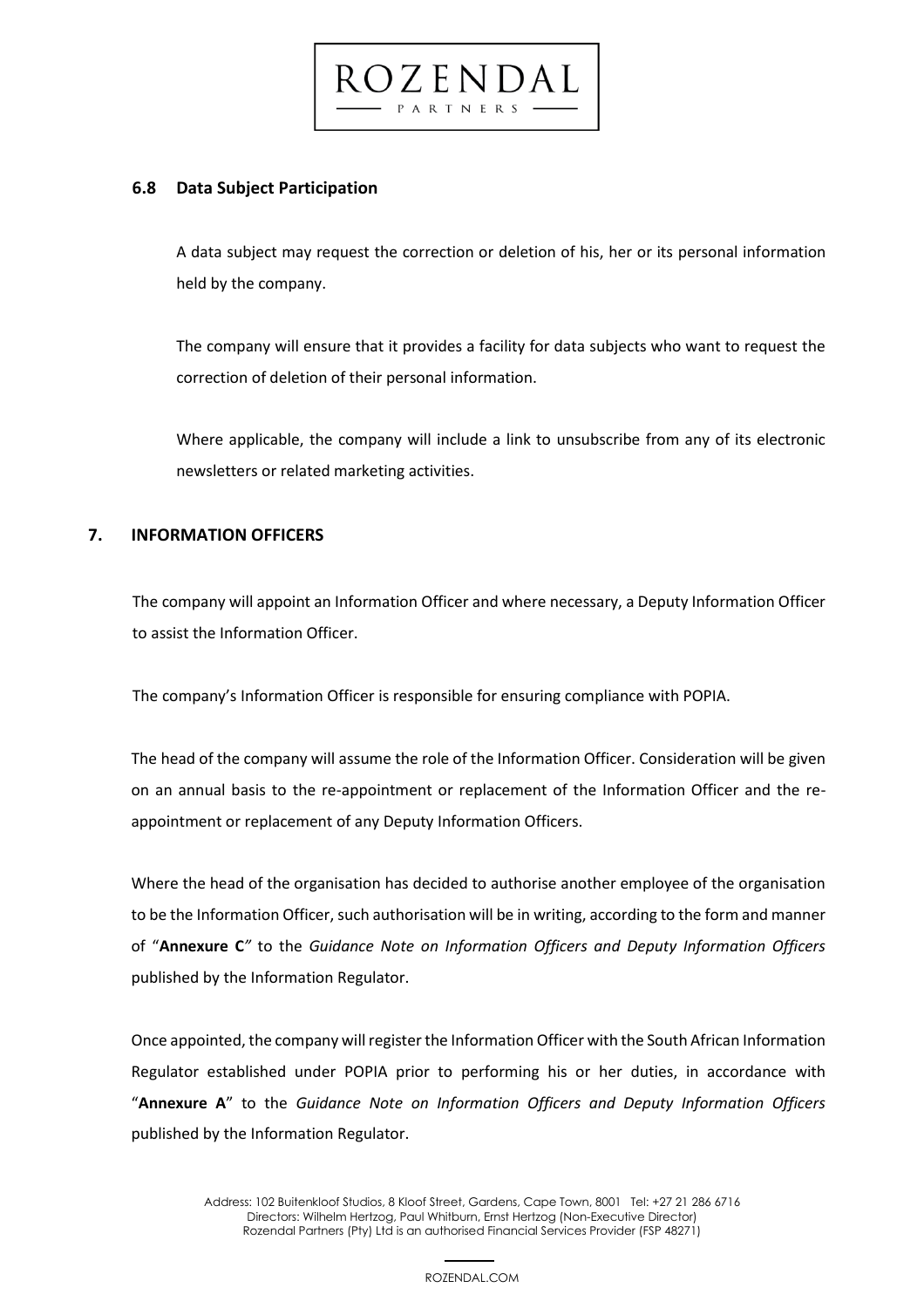An example of a "Deputy Information Officer Appointment Letter" can be found under "**Annexure F**". This appointment letter will be used for the internal appointment of the Information Officer and / or Deputy Information Officer. The content of the appointment letter may also be incorporated into the designated employee's key performance areas as a measure to ensure accountability. As an additional requirement, the company will appoint the Deputy Information Officer (if any) in the prescribed format in "**Annexure B**" to the *Guidance Note on Information Officers and Deputy Information Officers* published by the Information Regulator.

ROZENDAL

PARTNERS

# **8. SPECIFIC DUTIES AND RESPONSIBILITIES**

# **8.1 Governing Body**

The company's governing body cannot delegate its accountability and is ultimately answerable for ensuring that the company meets its legal obligations in terms of POPIA.

The governing body may however delegate some of its responsibilities in terms of POPIA to management or other capable individuals.

The governing body is responsible for ensuring that:

- The company appoints an Information Officer, and where necessary, a Deputy Information Officer.
- All persons responsible for the processing of personal information on behalf of the company:
	- o are appropriately trained and supervised to do so,
	- o understand that they are contractually obligated to protect the personal information they come into contact with, and
	- o are aware that a wilful or negligent breach of this policy's processes and procedures may lead to disciplinary action being taken against them.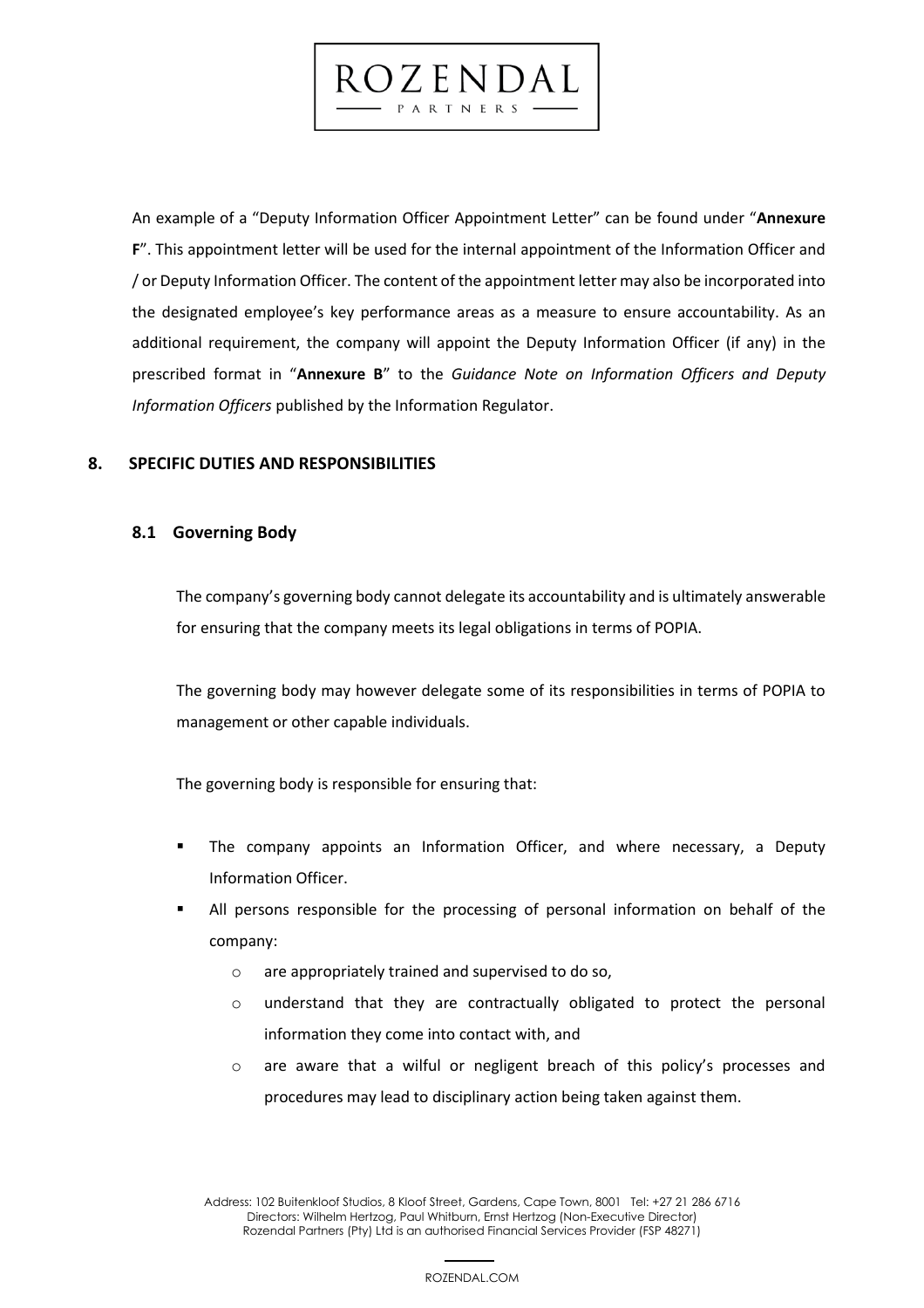Data subjects who want to make enquires about their personal information are made aware of the procedure that needs to be followed should they wish to do so.

dzendal

PARTNERS

The scheduling of a periodic POPI Audit in order to accurately assess and review the ways in which the organisation collects, holds, uses, shares, discloses, destroys and processes personal information.

# **8.2 Information Officer**

The company's Information Officer is responsible for:

- Taking steps to ensure the company's reasonable compliance with the provision of POPIA.
- Keeping the governing body updated about the company's information protection responsibilities under POPIA. For instance, in the case of a security breach, the Information Officer must inform and advise the governing body of their obligations pursuant to POPIA.
- Continually analysing privacy regulations and aligning them with the company's personal information processing procedures. This will include reviewing the company's information protection procedures and related policies.
- Ensuring that POPI Audits are scheduled and conducted on a regular basis.
- **Ensuring that the company makes it convenient for data subjects who want to** update their personal information or submit POPI related complaints to the company. For instance, maintaining a "contact us" facility on the company's website.
- Approving any contracts entered into with operators, employees and other third parties which may have an impact on the personal information held by the company. This will include overseeing the amendment of the company's employment contracts and other service level agreements.
- Encouraging compliance with the conditions required for the lawful processing of personal information.

20 Address: 102 Buitenkloof Studios, 8 Kloof Street, Gardens, Cape Town, 8001 Tel: +27 21 286 6716 Directors: Wilhelm Hertzog, Paul Whitburn, Ernst Hertzog (Non-Executive Director) Rozendal Partners (Pty) Ltd is an authorised Financial Services Provider (FSP 48271)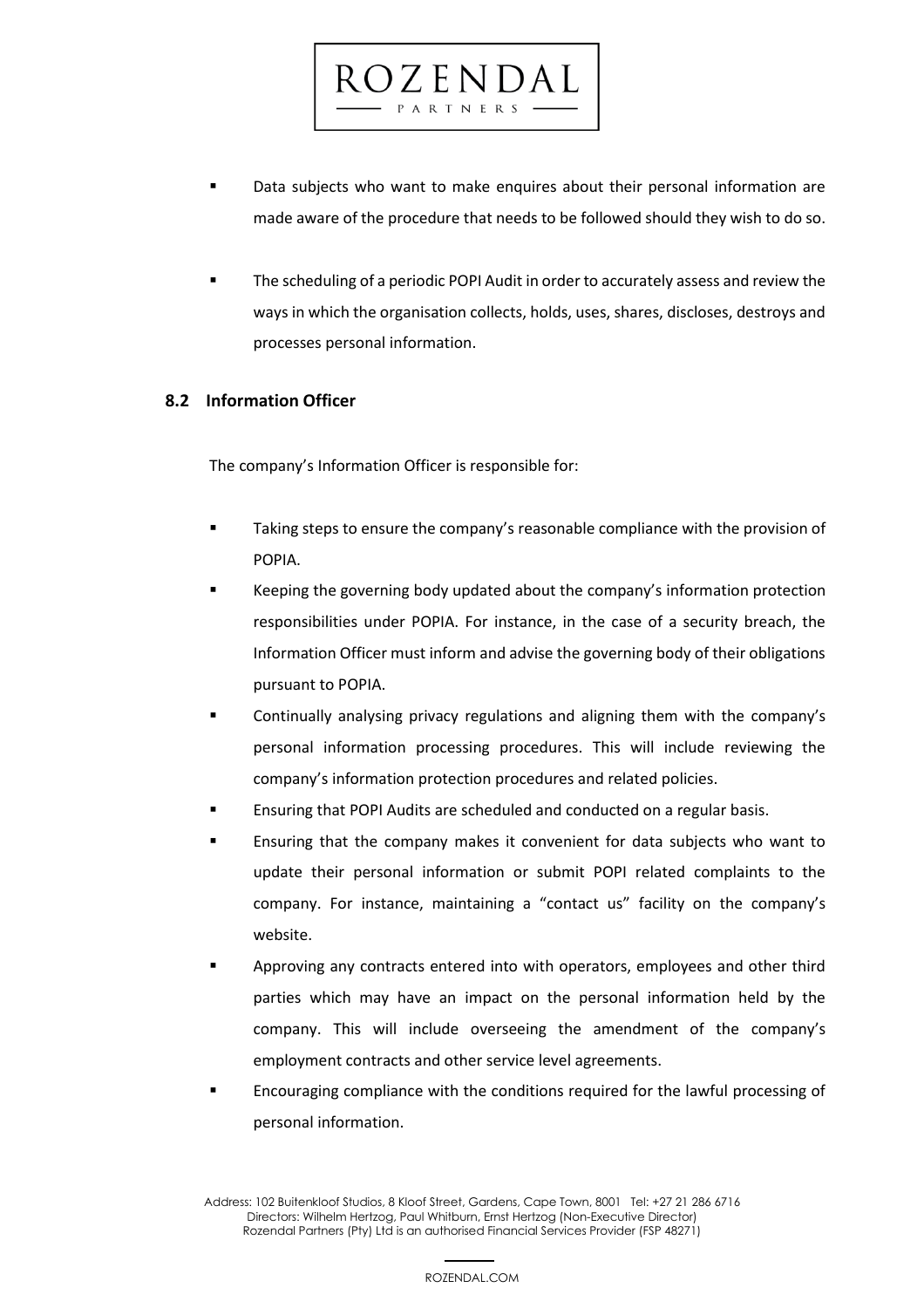**Ensuring that employees and other persons acting on behalf of the company are** fully aware of the risks associated with the processing of personal information and that they remain informed about the company's security controls.

 $CZENDA$ PARTNERS

- Organising and overseeing the awareness training of employees and other individuals involved in the processing of personal information on behalf of the company.
- Addressing employees' POPIA related questions.
- Addressing all POPIA related requests and complaints made by the company's data subjects.
- Working with the Information Regulator in relation to any ongoing investigations. The Information Officers will therefore act as the contact point for the Information Regulator authority on issues relating to the processing of personal information and will consult with the Information Regulator where appropriate, with regard to any other matter.
- Ensuring that a compliance framework is developed, implemented, monitored and maintained.
- Ensuring that a personal information impact assessment is done to ensure that adequate measures and standards exist in order to comply with the conditions for the lawful processing of personal information.
- Ensure that a manual is developed, monitored, maintained and made available as prescribed in sections 14 and 51 of the Promotion of Access to Information Act, 2000 (Act No. 2 of 2000).
- Ensure that internal measures are developed together with adequate systems to process requests for information or access thereto.
- Ensure that internal awareness sessions are conducted regarding the provisions of the Act, regulations made in terms of the Act, codes of conduct, or information obtained from the Regulator.
- The information officer shall upon request by any person, provide copies of the manual to that person upon the payment of a fee to be determined by the Regulator from time to time.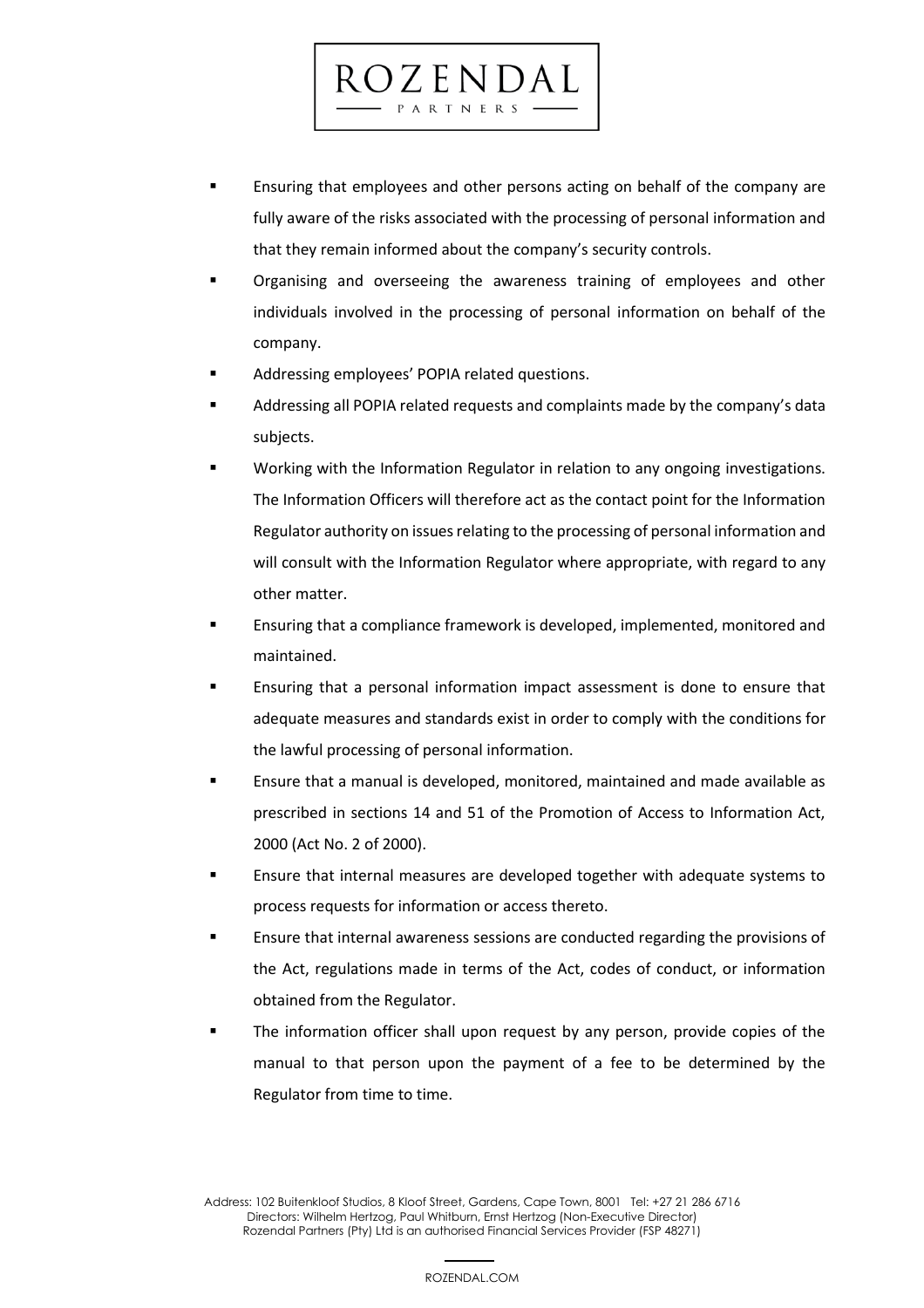**•** Approving and maintaining the protection of personal information statements and disclaimers that are displayed on the company's website, including those attached to communications such as emails and electronic newsletters.

ROZENDAL PARTNERS

- Addressing any personal information protection queries from journalists or media outlets such as newspapers.
- Where necessary, working with persons acting on behalf of the company to ensure that any outsourced marketing initiatives comply with POPIA.

The Deputy Information Officer will assist the Information Officer in performing his or her duties.

# **8.3 IT Manager**

The company's IT Manager is responsible for:

- **E** Ensuring that the company's IT infrastructure, filing systems and any other devices used for processing personal information meet acceptable security standards.
- Ensuring that all electronically held personal information is kept only on designated drives and servers and uploaded only to approved cloud computing services.
- **E** Ensuring that servers containing personal information are sited in a secure location, away from the general office space.
- Ensuring that all electronically stored personal information is backed-up and tested on a regular basis.
- Ensuring that all back-ups containing personal information are protected from unauthorised access, accidental deletion and malicious hacking attempts.
- Ensuring that personal information being transferred electronically is encrypted.
- **Ensuring that all servers and computers containing personal information are** protected by a firewall and the latest security software.
- Performing regular IT audits to ensure that the security of the company's hardware and software systems are functioning properly.
- Performing regular IT audits to verify whether electronically stored personal information has been accessed or acquired by any unauthorised persons.

 22 Address: 102 Buitenkloof Studios, 8 Kloof Street, Gardens, Cape Town, 8001 Tel: +27 21 286 6716 Directors: Wilhelm Hertzog, Paul Whitburn, Ernst Hertzog (Non-Executive Director) Rozendal Partners (Pty) Ltd is an authorised Financial Services Provider (FSP 48271)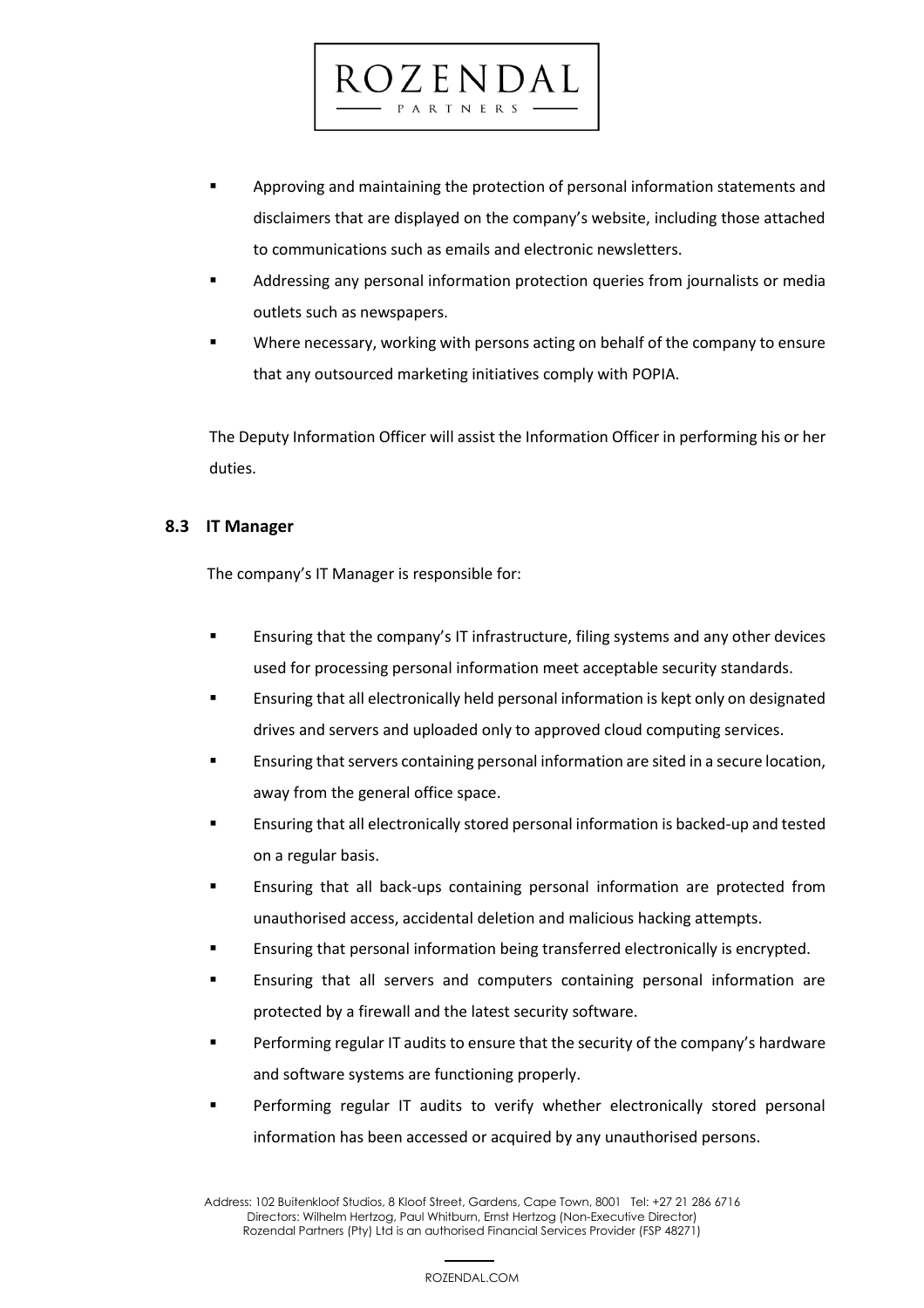Performing a proper due diligence review prior to contracting with operators or any other third-party service providers to process personal information on the company's behalf. For instance, cloud computing services.

# **8.4 Employees and other Persons acting on behalf of the company**

ROZENDAL PARTNERS

Employees and other persons acting on behalf of the company will, during the course of the performance of their services, gain access to and become acquainted with the personal information of certain clients, suppliers and other employees.

Employees and other persons acting on behalf of the company are required to treat personal information as a confidential business asset and to respect the privacy of data subjects.

Employees and other persons acting on behalf of the company may not directly or indirectly, utilise, disclose or make public in any manner to any person or third party, either within the company or externally, any personal information, unless such information is already publicly known or the disclosure is necessary in order for the employee or person to perform his or her duties.

Employees and other persons acting on behalf of the organisation must request assistance from their line manager or the Information Officer if they are unsure about any aspect related to the protection of a data subject's personal information.

Employees and other persons acting on behalf of the company will only process personal information where:

- The data subject, or a competent person where the data subject is a child, consents to the processing; or
- The processing is necessary to carry out actions for the conclusion or performance of a contract to which the data subject is a party; or

 23 Address: 102 Buitenkloof Studios, 8 Kloof Street, Gardens, Cape Town, 8001 Tel: +27 21 286 6716 Directors: Wilhelm Hertzog, Paul Whitburn, Ernst Hertzog (Non-Executive Director) Rozendal Partners (Pty) Ltd is an authorised Financial Services Provider (FSP 48271)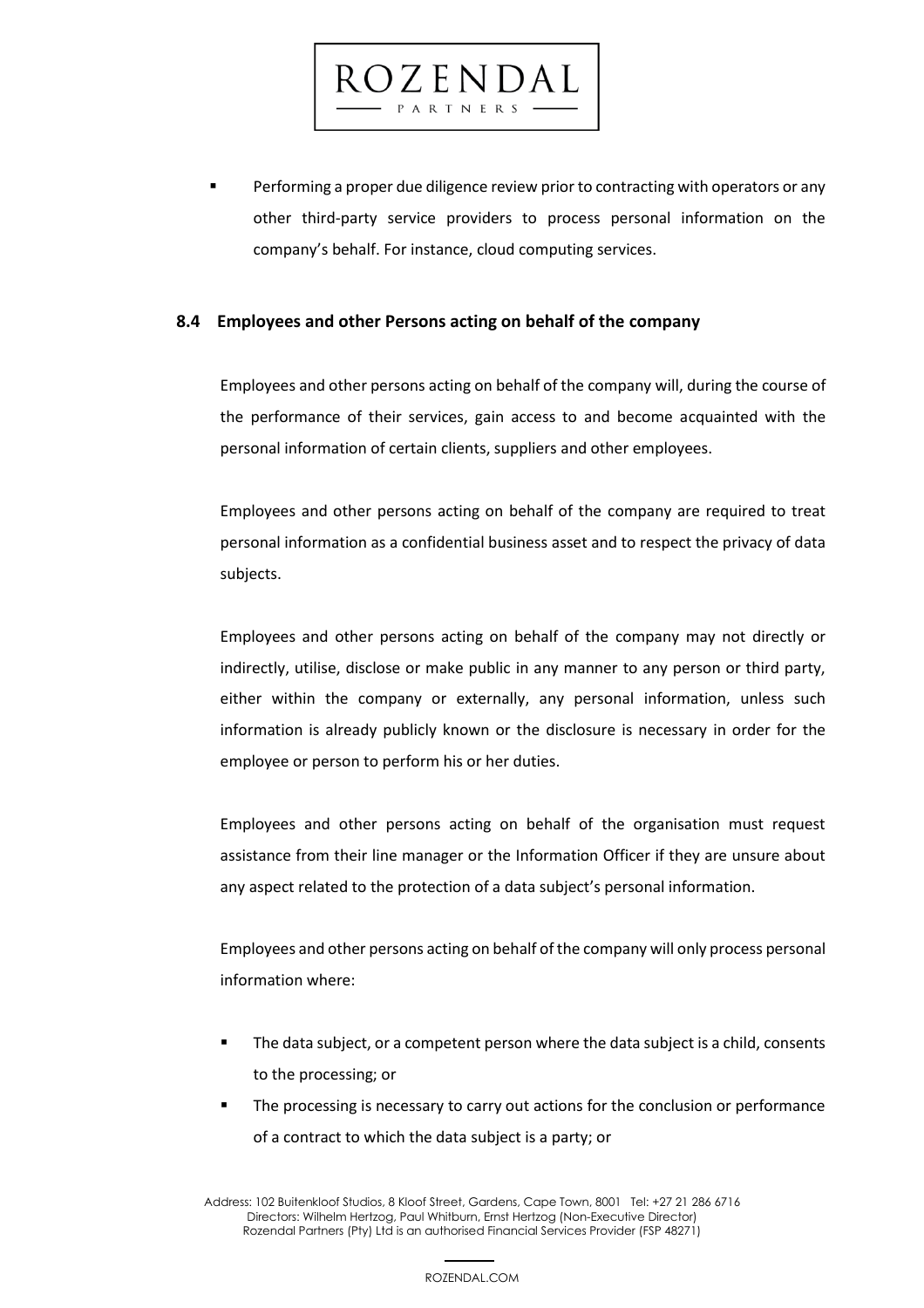▪ The processing complies with an obligation imposed by law on the responsible party; or

The processing protects a legitimate interest of the data subject; or

 $7.5$  N D A PARTNERS

The processing is necessary for pursuing the legitimate interests of the company or of a third party to whom the information is supplied.

Furthermore, personal information will only be processed where the data subject:

- Clearly understands why and for what purpose his, her or its personal information is being collected; and
- Has granted the company with explicit written or verbally recorded consent to process his, her or its personal information.

Employees and other persons acting on behalf of the company will consequently, prior to processing any personal information, obtain a specific and informed expression of will from the data subject, in terms of which permission is given for the processing of personal information.

Informed consent is therefore when the data subject clearly understands for what purpose his, her or its personal information is needed and who it will be shared with.

Consent can be obtained in written form which includes any appropriate electronic medium that is accurately and readily reducible to printed form. Alternatively, the company will keep a voice recording of the data subject's consent in instances where transactions are concluded telephonically or via electronic video feed.

Consent to process a data subject's personal information will be obtained directly from the data subject, except where:

■ the personal information has been made public, or

24 Address: 102 Buitenkloof Studios, 8 Kloof Street, Gardens, Cape Town, 8001 Tel: +27 21 286 6716 Directors: Wilhelm Hertzog, Paul Whitburn, Ernst Hertzog (Non-Executive Director) Rozendal Partners (Pty) Ltd is an authorised Financial Services Provider (FSP 48271)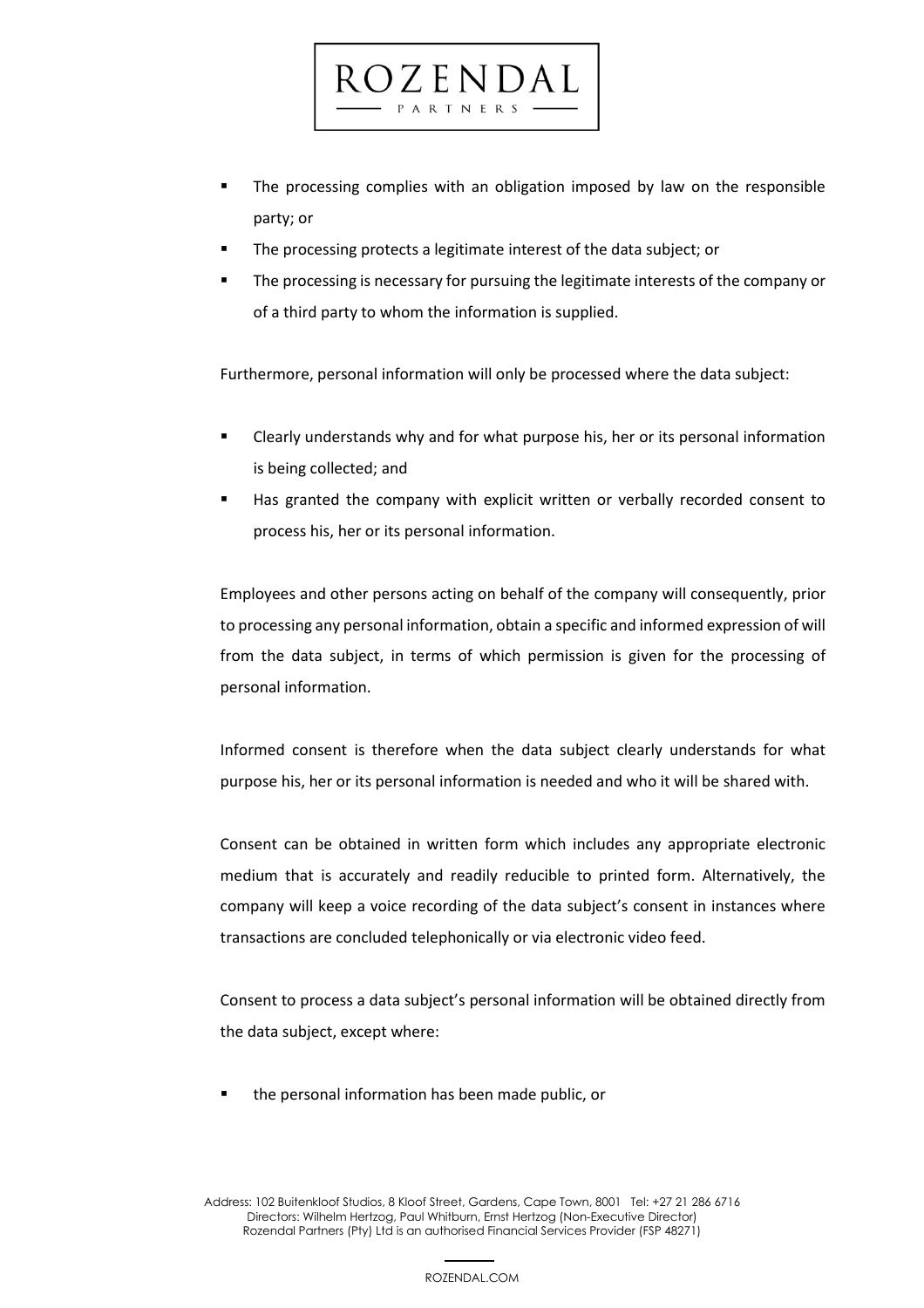

the information is necessary for effective law enforcement.

 $CZENDA$ PARTNERS

 Employees and other persons acting on behalf of the company will under no circumstances:

- Process or have access to personal information where such processing or access is not a requirement to perform their respective work-related tasks or duties.
- Save copies of personal information directly to their own private computers, laptops or other mobile devices like tablets or smart phones. All personal information must be accessed and updated from the company's central database or a dedicated server.
- Share personal information informally. In particular, personal information should never be sent by email, as this form of communication is not secure. Where access to personal information is required, this may be requested from the relevant line manager or the Information Officer.
- Transfer personal information outside of South Africa without the express permission from the Information Officer.

Employees and other persons acting on behalf of the company are responsible for:

- Keeping all personal information that they come into contact with secure, by taking sensible precautions and following the guidelines outlined within this policy.
- Ensuring that personal information is held in as few places as is necessary. No unnecessary additional records, filing systems and data sets should therefore be created,
- Ensuring that personal information is encrypted prior to sending or sharing the information electronically. The IT Manager will assist employees and where required, other persons acting on behalf of the company, with the sending or sharing of personal information to or with authorised external persons.

25 Address: 102 Buitenkloof Studios, 8 Kloof Street, Gardens, Cape Town, 8001 Tel: +27 21 286 6716 Directors: Wilhelm Hertzog, Paul Whitburn, Ernst Hertzog (Non-Executive Director) Rozendal Partners (Pty) Ltd is an authorised Financial Services Provider (FSP 48271)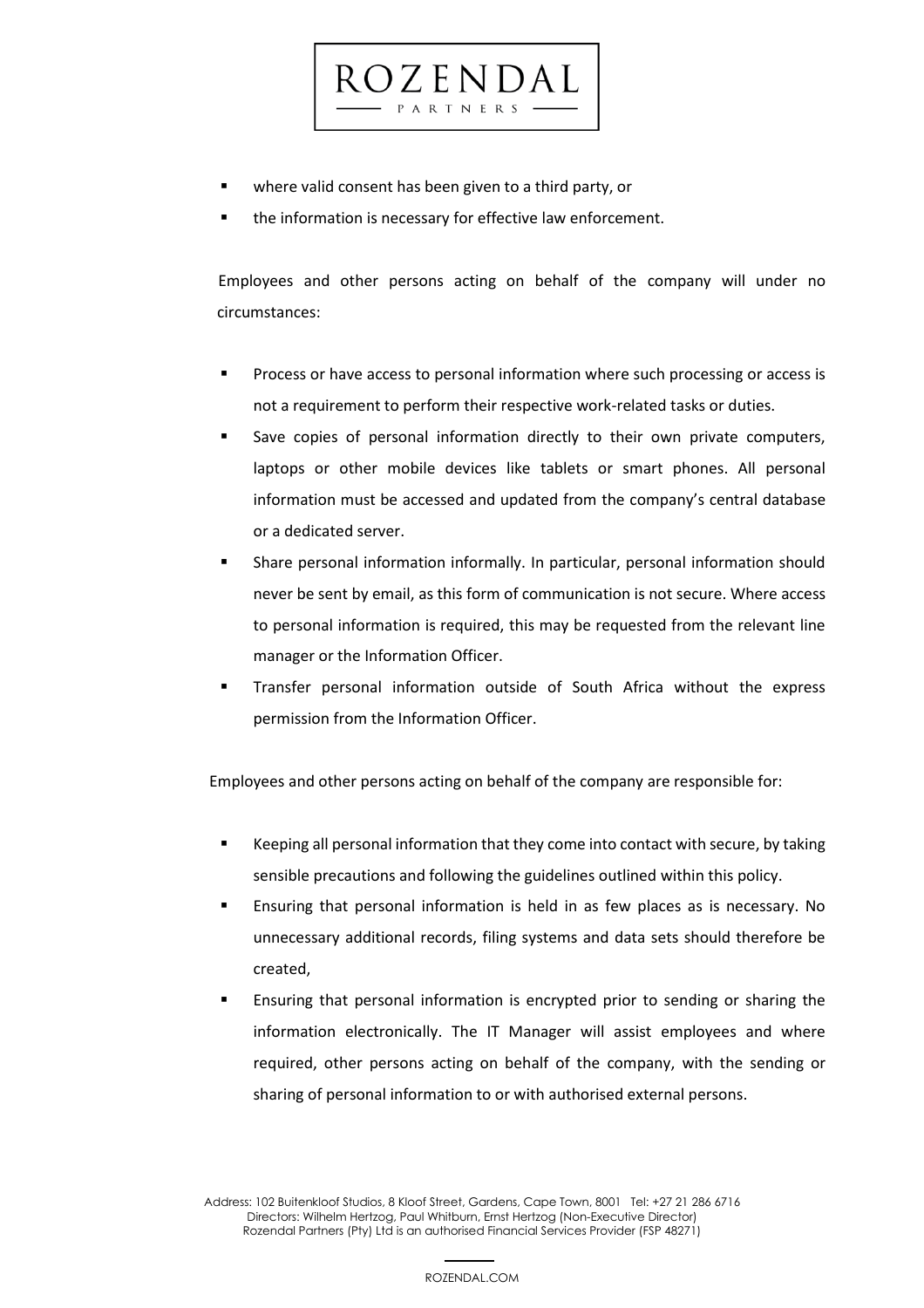Ensuring that all computers, laptops and devices such as tablets, flash drives and smartphones that store personal information are password protected and never left unattended. Passwords must be changed regularly and may not be shared with unauthorised persons.

ROZENDAL PARTNERS

- Ensuring that their computer screens and other devices are switched off or locked when not in use or when away from their desks.
- Ensuring that where personal information is stored on removable storage medias such as external drives, CDs or DVDs that these are kept locked away securely when not being used.
- Ensuring that where personal information is stored on paper, that such hard copy records are kept in a secure place where unauthorised people cannot access it. For instance, in a locked drawer of a filing cabinet.
- Ensuring that where personal information has been printed out, that the paper printouts are not left unattended where unauthorised individuals could see or copy them. For instance, close to the printer.
- Taking reasonable steps to ensure that personal information is kept accurate and up to date. For instance, confirming a data subject's contact details when the client or customer phones or communicates via email. Where a data subject's information is found to be out of date, authorisation must first be obtained from the relevant line manager or the Information Officer to update the information accordingly.
- Taking reasonable steps to ensure that personal information is stored only for as long as it is needed or required in terms of the purpose for which it was originally collected. Where personal information is no longer required, authorisation must first be obtained from the relevant line manager or the Information Officer to delete or dispose of the personal information in the appropriate manner.
- Undergoing POPI Awareness training from time to time.

Where an employee, or a person acting on behalf of the company, becomes aware or suspicious of any security breach such as the unauthorised access, interference, modification, destruction or the unsanctioned disclosure of personal information, he or

26 Address: 102 Buitenkloof Studios, 8 Kloof Street, Gardens, Cape Town, 8001 Tel: +27 21 286 6716 Directors: Wilhelm Hertzog, Paul Whitburn, Ernst Hertzog (Non-Executive Director) Rozendal Partners (Pty) Ltd is an authorised Financial Services Provider (FSP 48271)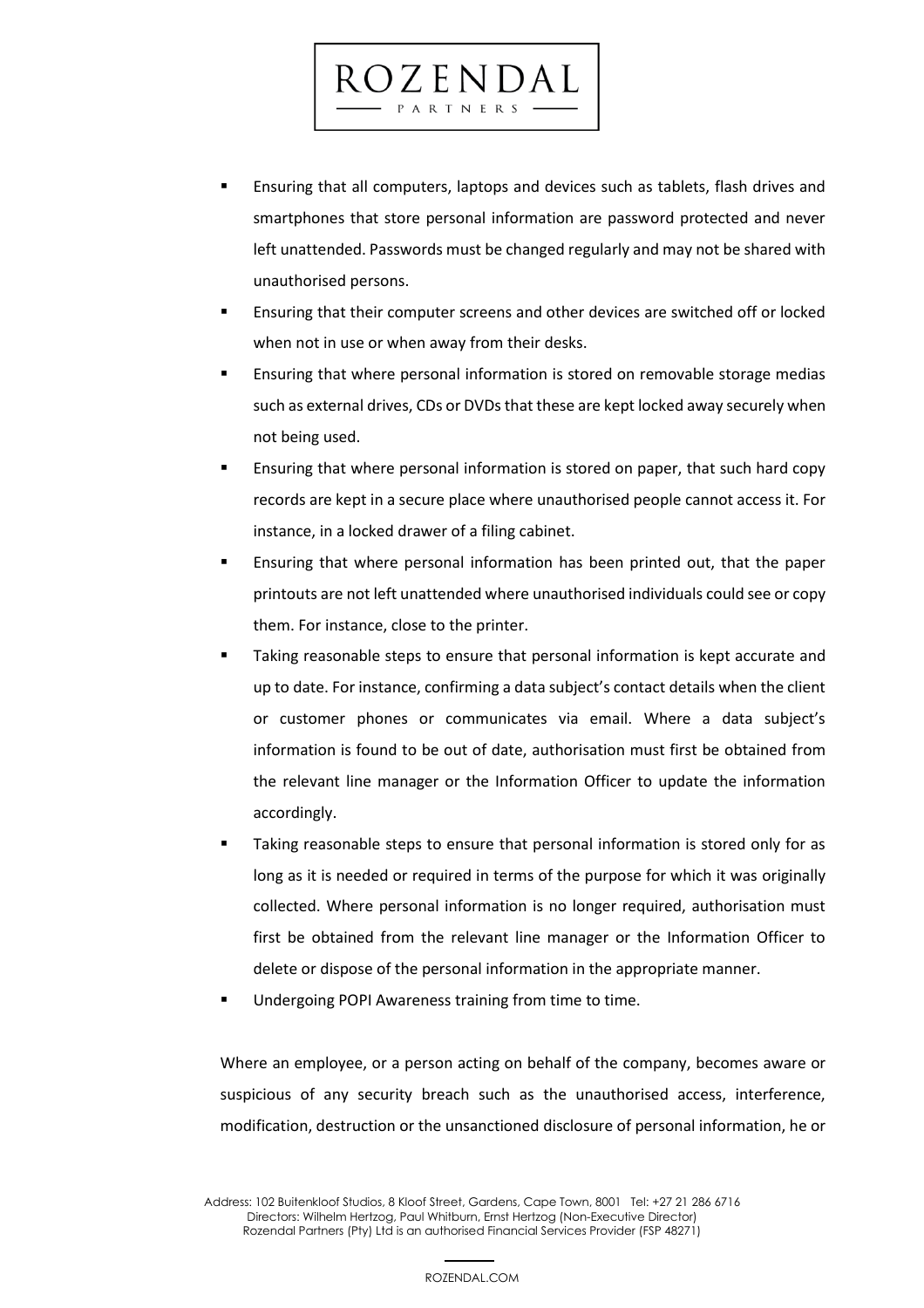she must immediately report this event or suspicion to the Information Officer or the Deputy Information Officer.

0 Z E N D A PARTNERS

# **9. POPI AUDIT**

The company's Information Officer will schedule periodic POPI Audits.

The purpose of a POPI audit is to:

- Identify the processes used to collect, record, store, disseminate and destroy personal information.
- **E** Determine the flow of personal information throughout the company. For instance, the company's various business units, divisions, branches and other associated organisations.
- Redefine the purpose for gathering and processing personal information.
- **E** Ensure that the processing parameters are still adequately limited.
- Ensure that new data subjects are made aware of the processing of their personal information.
- Re-establish the rationale for any further processing where information is received via a third party.
- Verify the quality and security of personal information.
- Monitor the extend of compliance with POPIA and this policy.
- Monitor the effectiveness of internal controls established to manage the company's POPI related compliance risk.

In performing the POPI Audit, Information Officers will liaise with line managers in order to identify areas within in the company's operation that are most vulnerable or susceptible to the unlawful processing of personal information.

Information Officers will be permitted direct access to and have demonstrable support from line managers and the company's governing body in performing their duties.

 27 Address: 102 Buitenkloof Studios, 8 Kloof Street, Gardens, Cape Town, 8001 Tel: +27 21 286 6716 Directors: Wilhelm Hertzog, Paul Whitburn, Ernst Hertzog (Non-Executive Director) Rozendal Partners (Pty) Ltd is an authorised Financial Services Provider (FSP 48271)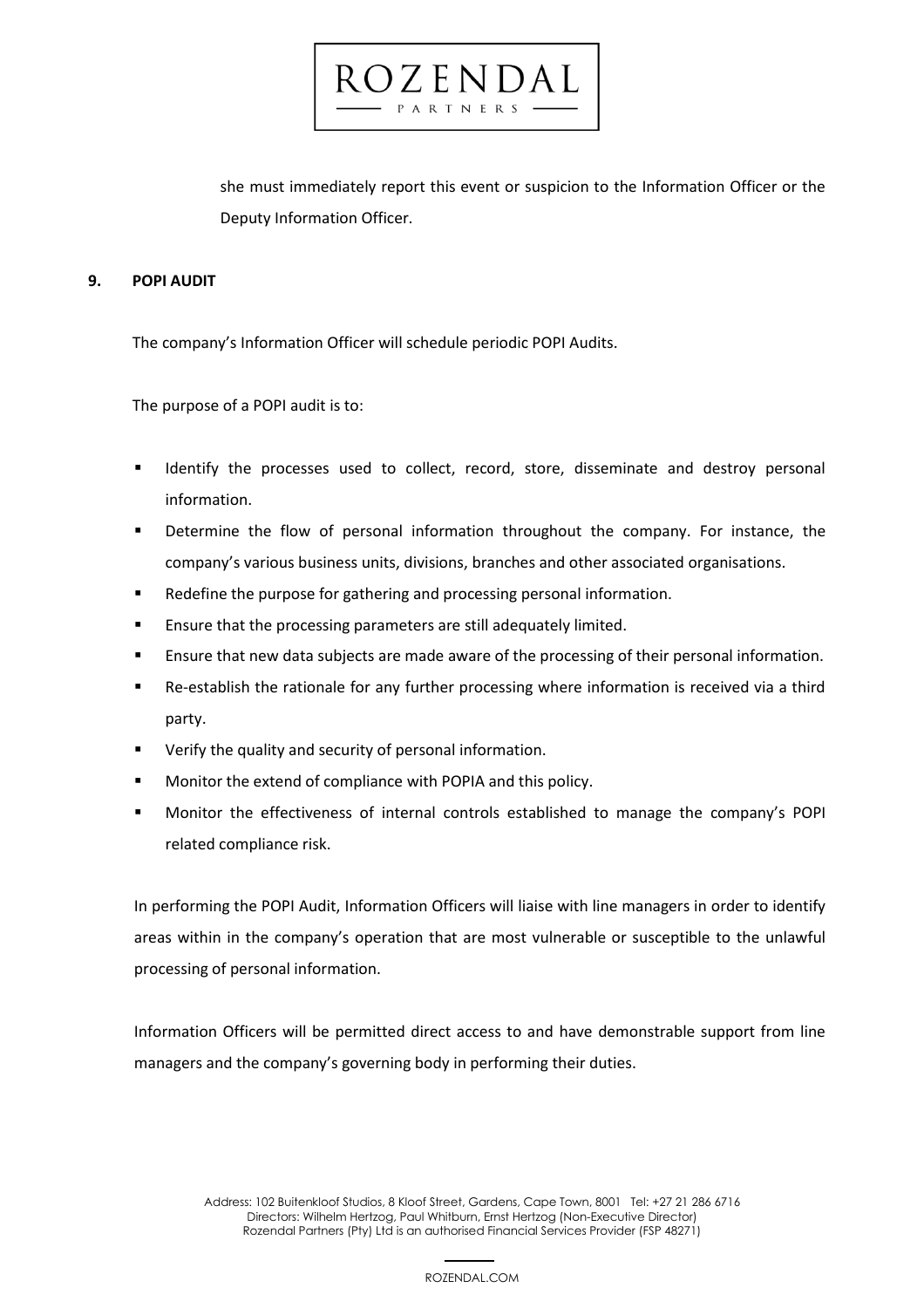# **10. REQUEST TO ACCESS PERSONAL INFORMATION PROCEDURE**

Data subjects have the right to:

Request what personal information the company holds about them and why.

 $CZENDA$ PARTNERS

- Request access to their personal information.
- Be informed how to keep their personal information up to date.

Access to information requests can be made by email, addressed to the Information Officer. The Information Officer will provide the data subject with a "Personal Information Request Form".

In addition to the aforementioned, where the data subject requests the correction, deletion or destruction of a record of personal information, the Information Officer will provide the data subject with **Form 2** to the Regulations of the Act. The responsible party, or a designated person, must render such reasonable assistance, as is necessary free of charge, to enable a data subject to complete **Form 2**.

Once the completed form has been received, the Information Officer will verify the identity of the data subject prior to handing over any personal information. All requests will be processed and considered against the organisation's PAIA Policy.

The Information Officer will process all requests within a reasonable time.

# **11. POPI COMPLAINTS PROCEDURE**

Data subjects have the right to complain in instances where any of their rights under POPIA have been infringed upon. The company takes all complaints very seriously and will address all POPI related complaints in accordance with the following procedure:

POPI complaints must be submitted to the company in writing. Where so required, the Information Officer will provide the data subject with a "POPI Complaint Form".

 28 Address: 102 Buitenkloof Studios, 8 Kloof Street, Gardens, Cape Town, 8001 Tel: +27 21 286 6716 Directors: Wilhelm Hertzog, Paul Whitburn, Ernst Hertzog (Non-Executive Director) Rozendal Partners (Pty) Ltd is an authorised Financial Services Provider (FSP 48271)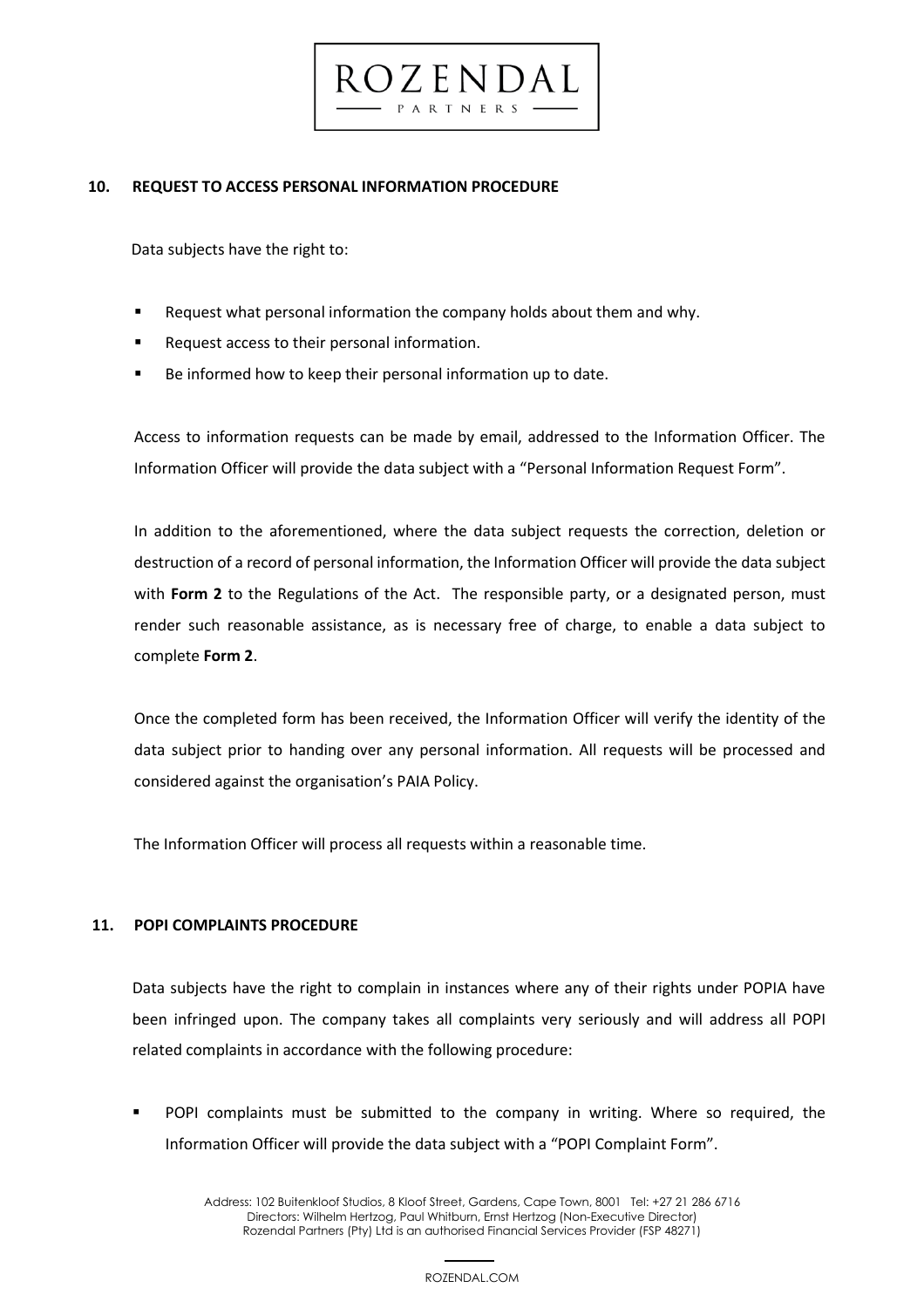**■** Where the complaint has been received by any person other than the Information Officer, that person will ensure that the full details of the complaint reach the Information Officer within 1 working day.

ROZENDAL PARTNERS

- The Information Officer will provide the complainant with a written acknowledgement of receipt of the complaint within 2 working days.
- The Information Officer will carefully consider the complaint and address the complainant's concerns in an amicable manner. In considering the complaint, the Information Officer will endeavour to resolve the complaint in a fair manner and in accordance with the principles outlined in POPIA.
- The Information Officer must also determine whether the complaint relates to an error or breach of confidentiality that has occurred and which may have a wider impact on the company's data subjects.
- Where the Information Officer has reason to believe that the personal information of data subjects has been accessed or acquired by an unauthorised person, the Information Officer will consult with the company's governing body where after the affected data subjects and the Information Regulator will be informed of this breach.
- The Information Officer will revert to the complainant with a proposed solution with the option of escalating the complaint to the company's governing body within 7 working days of receipt of the complaint. In all instances, the company will provide reasons for any decisions taken and communicate any anticipated deviation from the specified timelines.
- The Information Officer's response to the data subject may comprise any of the following:
	- o A suggested remedy for the complaint,
	- o A dismissal of the complaint and the reasons as to why it was dismissed,
	- $\circ$  An apology (if applicable) and any disciplinary action that has been taken against any employees involved.
- Where the data subject is not satisfied with the Information Officer's suggested remedies, the data subject has the right to complain to the Information Regulator.
- The Information Officer will review the complaints process to assess the effectiveness of the procedure on a periodic basis and to improve the procedure where it is found wanting. The reason for any complaints will also be reviewed to ensure the avoidance of occurrences giving rise to POPI related complaints.

 29 Address: 102 Buitenkloof Studios, 8 Kloof Street, Gardens, Cape Town, 8001 Tel: +27 21 286 6716 Directors: Wilhelm Hertzog, Paul Whitburn, Ernst Hertzog (Non-Executive Director) Rozendal Partners (Pty) Ltd is an authorised Financial Services Provider (FSP 48271)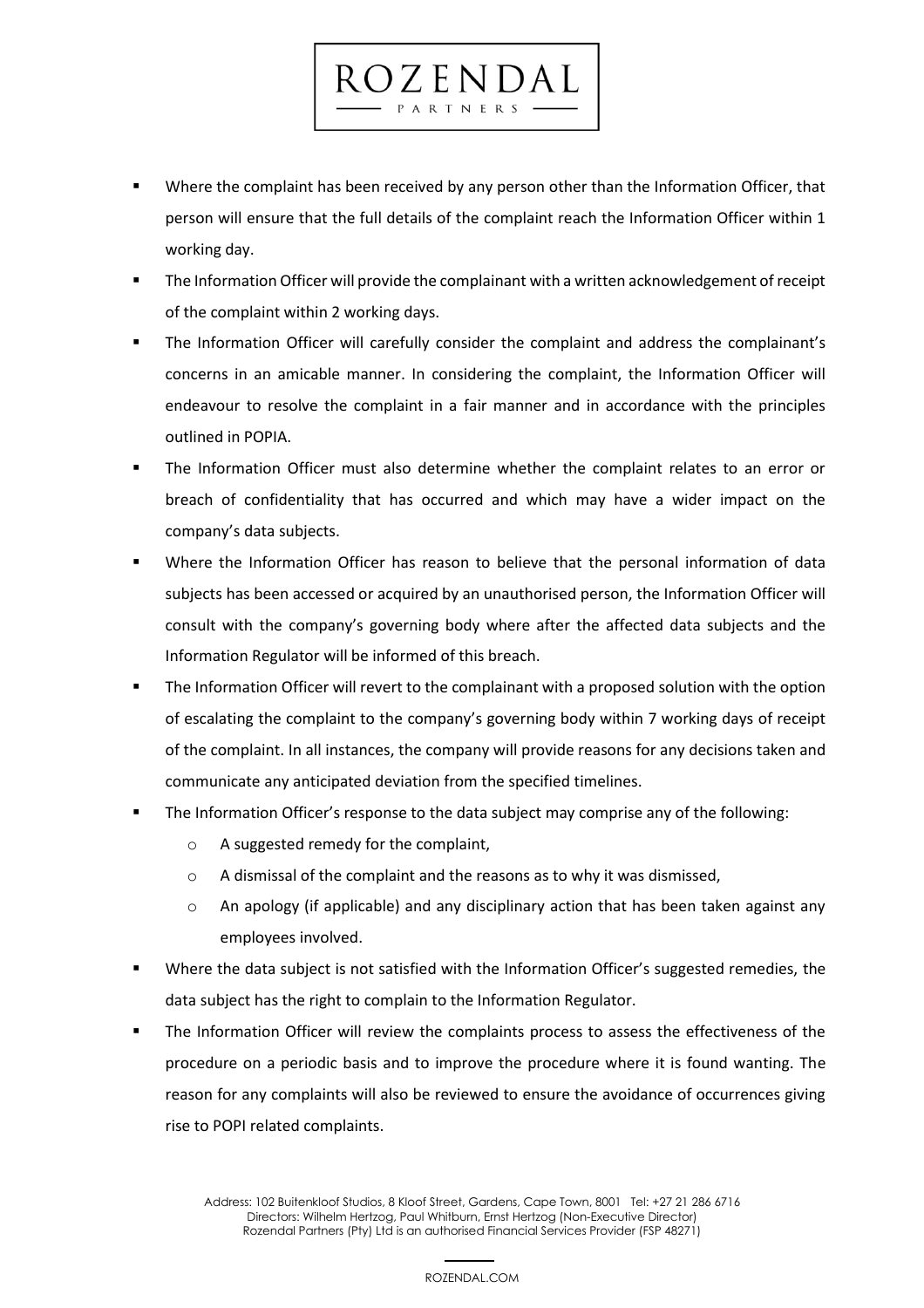**12. DISCIPLINARY ACTION**

Where a POPI complaint or a POPI infringement investigation has been finalised, the company may recommend any appropriate administrative, legal and/or disciplinary action to be taken against any employee reasonably suspected of being implicated in any non-compliant activity outlined within this policy.

dzendal

PARTNERS

In the case of ignorance or minor negligence, the organisation will undertake to provide further awareness training to the employee.

Any gross negligence or the wilful mismanagement of personal information, will be considered a serious form of misconduct for which the company may summarily dismiss the employee. Disciplinary procedures will commence where there is sufficient evidence to support an employee's gross negligence.

Examples of immediate actions that may be taken subsequent to an investigation include:

- A recommendation to commence with disciplinary action.
- A referral to appropriate law enforcement agencies for criminal investigation.
- **EXECOVER** 19 Recovery of funds and assets in order to limit any prejudice or damages caused.

 30 Address: 102 Buitenkloof Studios, 8 Kloof Street, Gardens, Cape Town, 8001 Tel: +27 21 286 6716 Directors: Wilhelm Hertzog, Paul Whitburn, Ernst Hertzog (Non-Executive Director) Rozendal Partners (Pty) Ltd is an authorised Financial Services Provider (FSP 48271)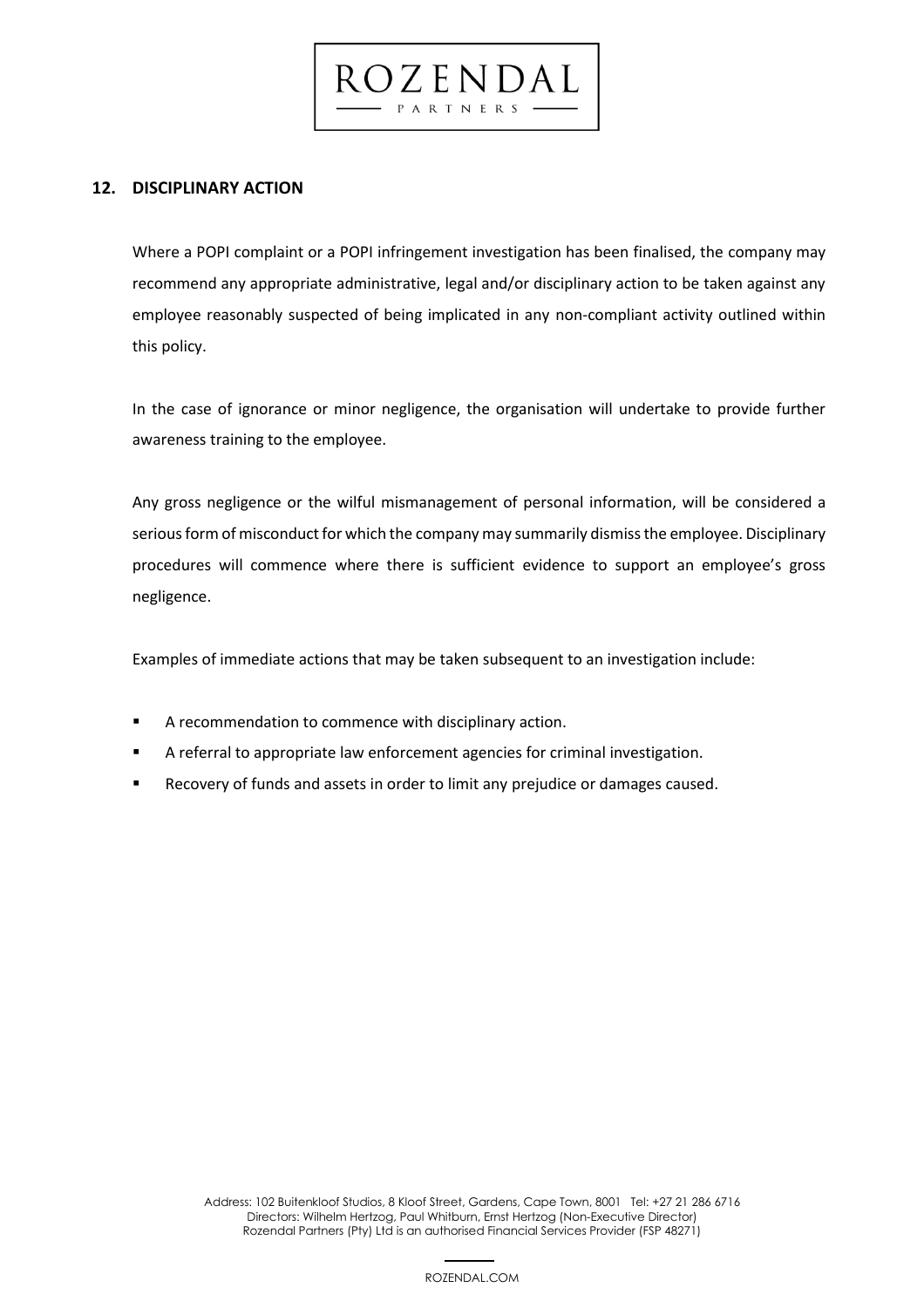

|                                | PERSONAL INFORMATION REQUEST FORM                                                                                                                                                                        |   |
|--------------------------------|----------------------------------------------------------------------------------------------------------------------------------------------------------------------------------------------------------|---|
|                                | Please submit the completed form to the Information Officer:                                                                                                                                             |   |
| Name                           |                                                                                                                                                                                                          |   |
| Contact Number                 |                                                                                                                                                                                                          |   |
| Email Address:                 |                                                                                                                                                                                                          |   |
|                                | Please be aware that we may require you to provide proof of identification prior to processing your request.<br>There may also be a reasonable charge for providing copies of the information requested. |   |
| A. Particulars of Data Subject |                                                                                                                                                                                                          |   |
| Name & Surname                 |                                                                                                                                                                                                          |   |
| Identity Number:               |                                                                                                                                                                                                          |   |
| Postal Address:                |                                                                                                                                                                                                          |   |
| Contact Number:                |                                                                                                                                                                                                          |   |
| Email Address:                 |                                                                                                                                                                                                          |   |
| <b>B.</b> Request              |                                                                                                                                                                                                          |   |
| I request the arganisation to: |                                                                                                                                                                                                          |   |
|                                | (a) Inform me whether it holds any of my personal information                                                                                                                                            | □ |
|                                | (b) Provide me with a record or description of my personal information                                                                                                                                   | □ |
| C. Instructions                |                                                                                                                                                                                                          |   |
|                                |                                                                                                                                                                                                          |   |
|                                |                                                                                                                                                                                                          |   |
|                                |                                                                                                                                                                                                          |   |
|                                |                                                                                                                                                                                                          |   |
|                                |                                                                                                                                                                                                          |   |
|                                |                                                                                                                                                                                                          |   |
|                                |                                                                                                                                                                                                          |   |
| D. Signature Page              |                                                                                                                                                                                                          |   |
|                                |                                                                                                                                                                                                          |   |
| Signature                      |                                                                                                                                                                                                          |   |
|                                |                                                                                                                                                                                                          |   |
| Date                           |                                                                                                                                                                                                          |   |
|                                |                                                                                                                                                                                                          |   |

**ROZENDAL** PARTNERS -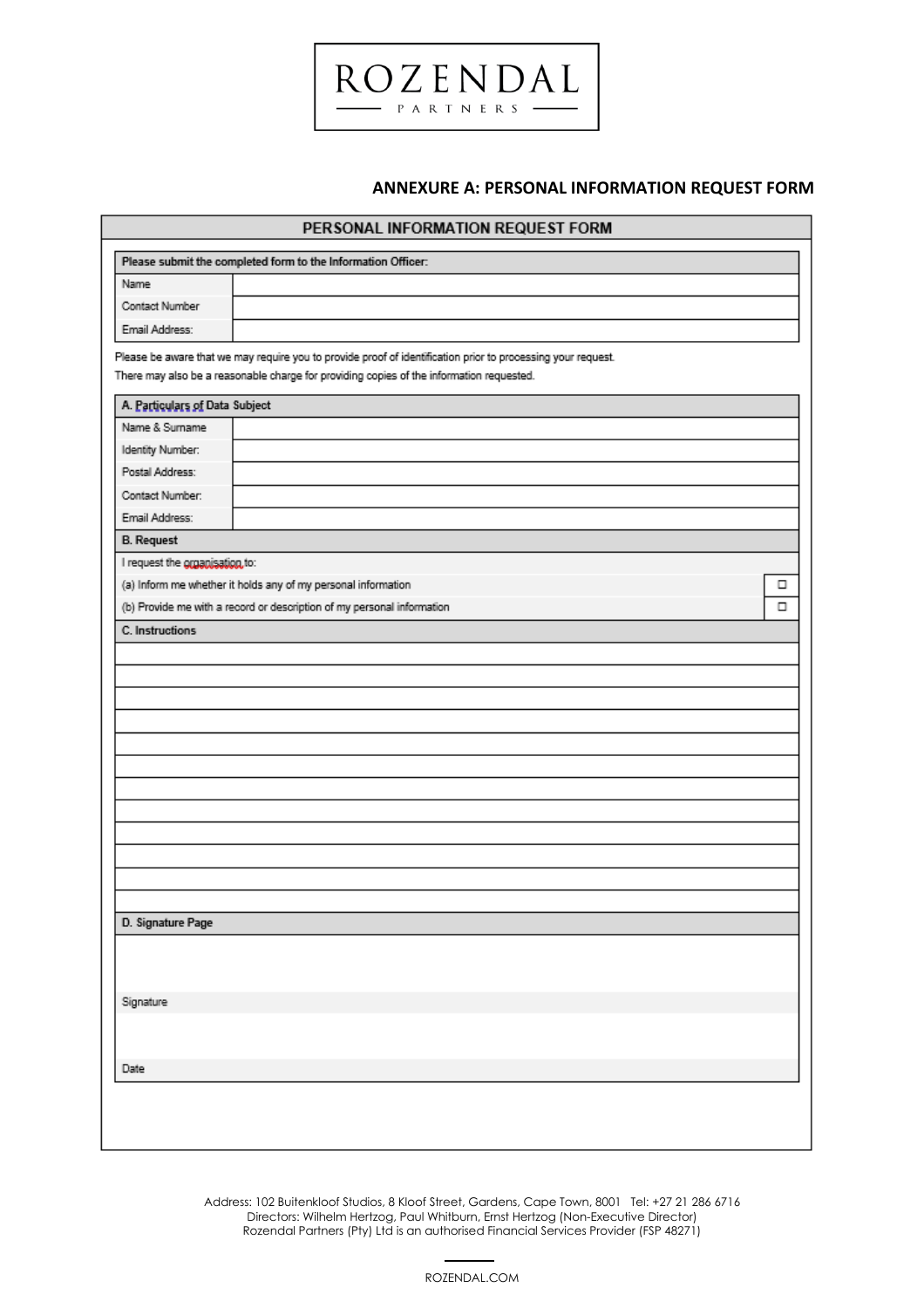#### **ANNEXURE B: POPI COMPLAINT FORM**

|                                              | POPI COMPLAINT FORM                                                                                                                            |
|----------------------------------------------|------------------------------------------------------------------------------------------------------------------------------------------------|
| Information Act.                             | We are committed to safeguarding your privacy and the confidentiality of your personal information and are bound by the Protection of Personal |
|                                              | Please submit your complaint to the Information Officer:                                                                                       |
| Name                                         |                                                                                                                                                |
| Contact Number                               |                                                                                                                                                |
| Email Address:                               |                                                                                                                                                |
|                                              | Where we are unable to resolve your complaint, to your satisfaction you have the right to complaint to the Information Regulator.              |
| The Information Regulator: Adv Pansy JJakula |                                                                                                                                                |
|                                              | Physical Address: JD House, 27 Stjernens Street, Braamfontein, Johannesburg, 2001.                                                             |
| Email: complaints.IR@justice.gov.za          |                                                                                                                                                |
|                                              | Website: http://www.justice.gov.za/inforeg/index.html                                                                                          |
| A. Particulars of Complainant                |                                                                                                                                                |
| Name & Surname                               |                                                                                                                                                |
| Identity Number:                             |                                                                                                                                                |
| Postal Address:                              |                                                                                                                                                |
| Contact Number:                              |                                                                                                                                                |
| Email Address:                               |                                                                                                                                                |
| C. Desired Outcome                           |                                                                                                                                                |
| D. Signature Page                            |                                                                                                                                                |
| Signature:                                   |                                                                                                                                                |
| Date                                         |                                                                                                                                                |

**ROZENDAL** -  $P$  A R T N E R S -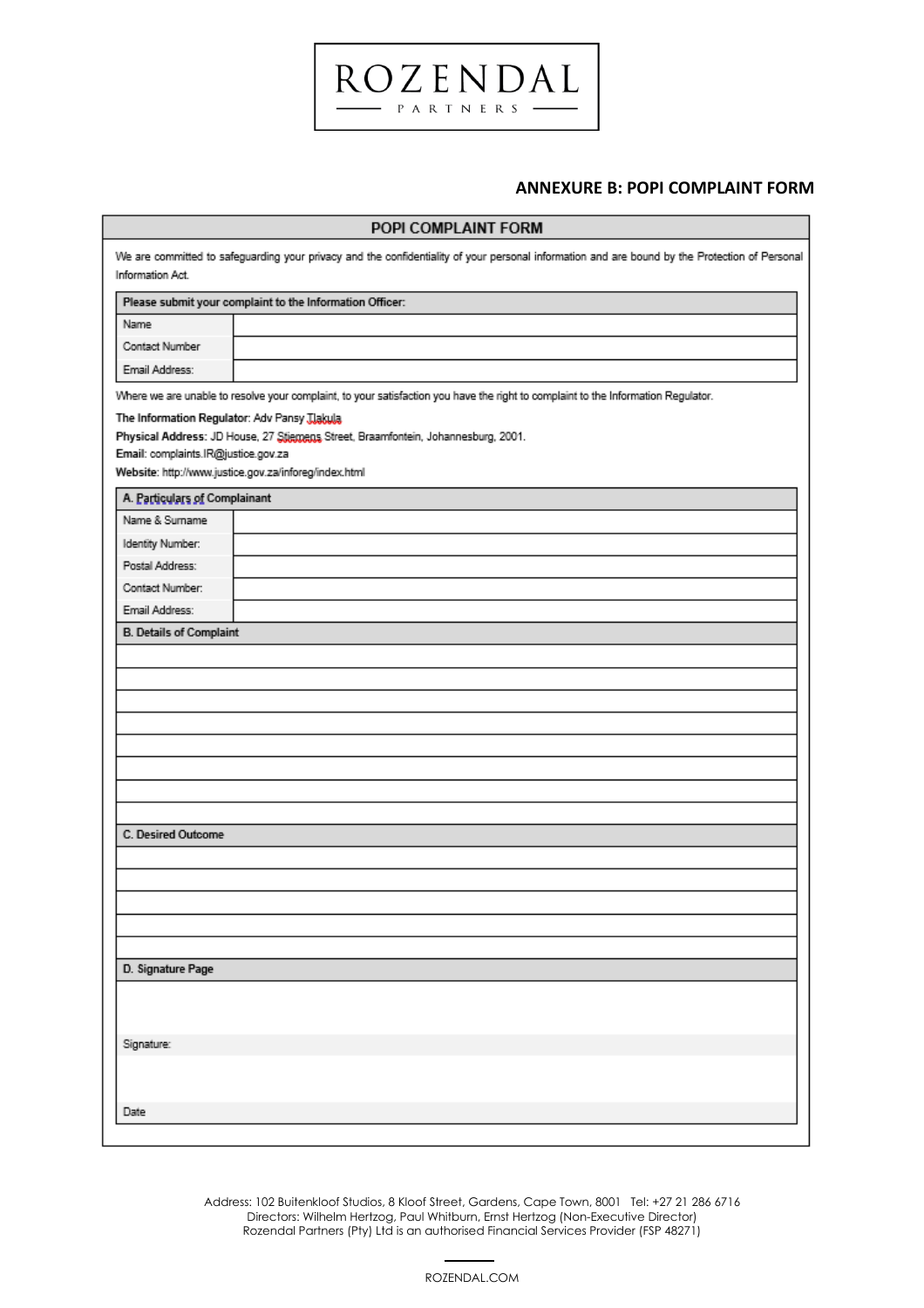

#### **POPIA PRIVACY NOTICE**

ROZENDAL PARTNERS

We understand that your personal information is important to you and that you may be apprehensive about disclosing it. Your privacy is just as important to us and we are committed to safeguarding and processing your information in a lawful manner.

We also want to make sure that you understand how and for what purpose we process your information. If for any reason you think that your information is not processed in a correct manner, or that your information is being used for a purpose other than that for what it was originally intended, you can contact our Information Officer.

You can request access to the information we hold about you at any time and if you think that we have outdated information, please request us to update or correct it.

| <b>Our Information Officer's Contact Details</b> |                   |
|--------------------------------------------------|-------------------|
| Name                                             | Madeleine Kymdell |
| <b>Contact Number</b>                            | +27 21 286 6716   |
| Email Address:                                   | info@rozendal.com |

**Our details:**

Rozendal Partners (Pty) Ltd

Address: 102 Buitenkloof Studios, 8 Kloof Street, Gardens, Cape Town, South Africa, 8001

Tel: +27 21 286 6716

[admin@rozendal.com](mailto:admin@rozendal.com)

#### **The source of collection of your personal information:**

We collect personal information directly / indirectly from the following data subjects:

- Prospective clients who enquire about our services
- **Existing clients**
- Interested parties

Personal information is collected directly/ indirectly from you through the completion of an application form, online forms, e-mails, etc.

We may also collect information about you from other sources such as external third parties and from cookies on our website.

**Law authorising or requiring collecting of the personal information:**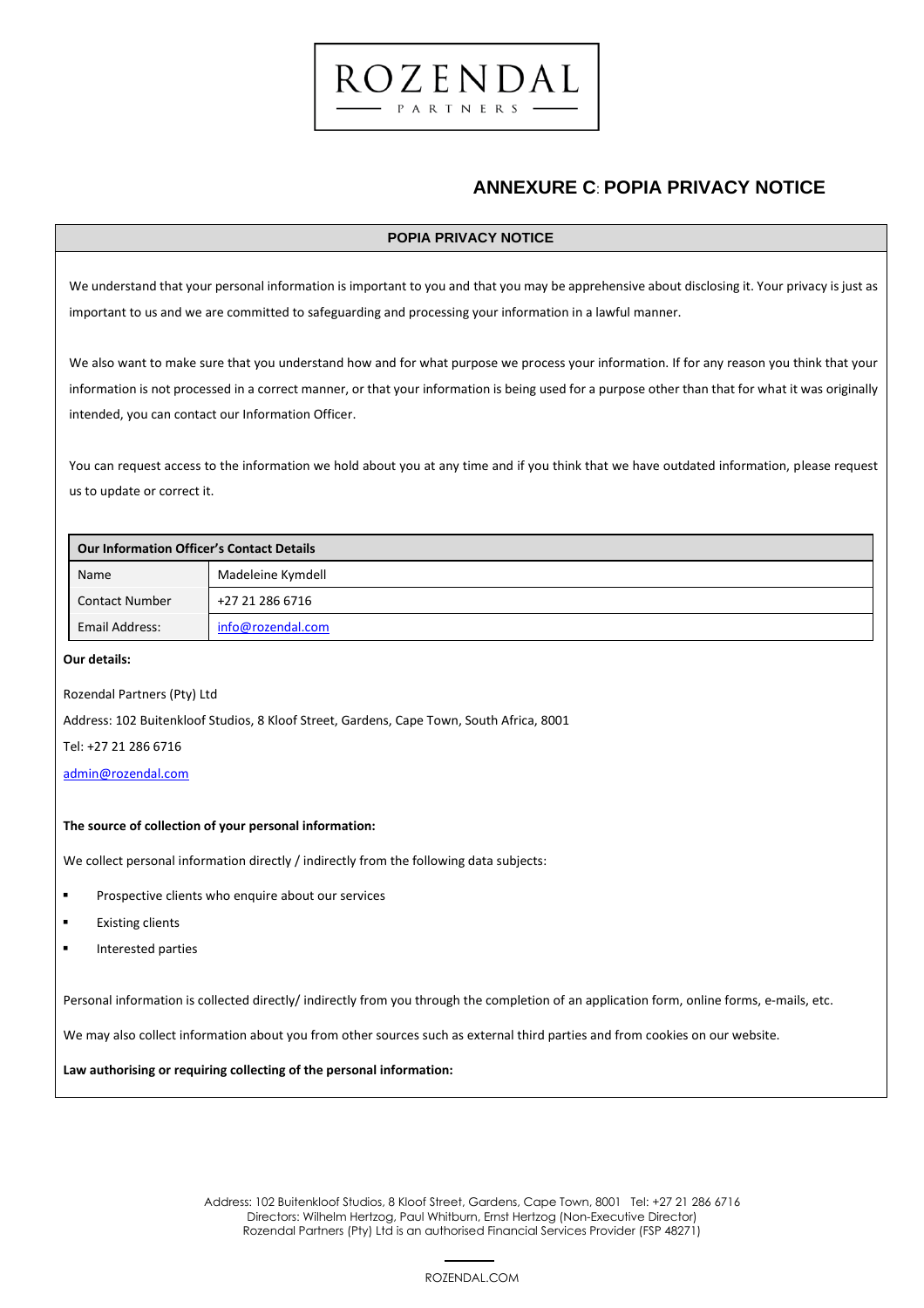As an authorised financial services provider, we are obligated in terms of the Financial Intelligence Centre Act 38 of 2001, the Financial Advisory and Intermediary Services Act 37 of 2002 to collect your personal information insofar as it relates to the rendering of the relevant financial services to you:

ROZENDAL PARTNERS

#### **Purpose for Processing your Information:**

We collect, hold, use and disclose your personal information mainly to provide you with access to the services and products that we provide. We will only process your information for a purpose you would reasonably expect, including:

- Complying with the obligations contained in the application(s) concluded between yourself and the organisation.
- To verify your identity and to conduct regulatory checks.
- To notify you of new products or developments that may be of interest to you.
- To confirm, verify and update your details.
- To comply with any legal and regulatory requirements.

Some of your information that we hold may include, your first and last name, email address, a home, postal or other physical address, other contact information, your title, birth date, gender, occupation, bank details, tax number(s), residency status, your investment(s).

#### **Third parties and your personal information**

We may need to share your information to third parties who provide reports, services, etc. that you have requested. Where we share your information, we will take all precautions to ensure that the third party will treat your information with the same level of protection as required by us.

These third parties may include:

- Information Technology specialists assisting us with data storage, security, processing, analytics, etc;
- Auditors of the Organisation;
- Regulatory or governmental authorities;
- **Investment Administrators:**
- Compliance Officers.

#### **The Transfer of your personal information outside of the Republic of South Africa**

Your information may be hosted on servers managed by a third-party service provider, which may be located outside of South Africa. The thirdparty service providers are located in:

- **Guernsey**
- **United Kingdom**

We confirm that the level of protection afforded to your personal information by that third country or international organisation is equal to the protection afforded by the POPI Act.

 34 Address: 102 Buitenkloof Studios, 8 Kloof Street, Gardens, Cape Town, 8001 Tel: +27 21 286 6716 Directors: Wilhelm Hertzog, Paul Whitburn, Ernst Hertzog (Non-Executive Director) Rozendal Partners (Pty) Ltd is an authorised Financial Services Provider (FSP 48271)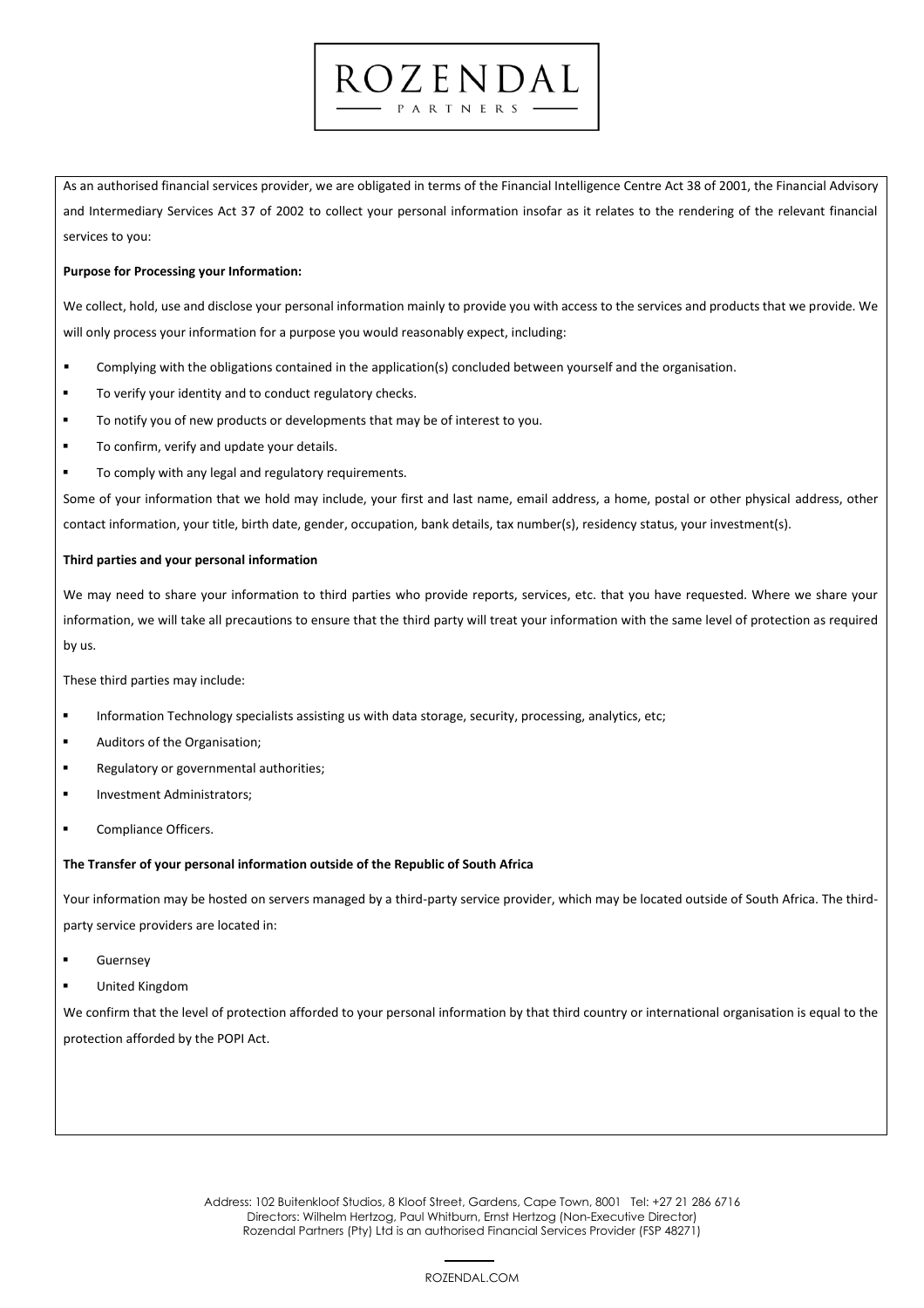#### **Complaints and objections**

As a data subject, you have the right to –

- Request that we confirm, free of charge, whether or not we hold personal information about you;
- "Request that we provide you with a description of the personal information we hold about you, and to explain why and how it is being processed (please complete Annexure A);

ROZENDAL  $P$  A R T N E R S  $\cdot$ 

- Request that we consider your objections to the processing of your personal information (please complete Annexure B);
- Lodge a complaint with the Information Regulator (please complete Annexure B).

#### **The Information Regulator**

In the event that your personal information has not been processed in accordance with the POPI Act and the principles set out above, you have the right to lodge a complaint with the Information Regulator.

For further information regarding the complaints process, please visit the website of the Information Regulator, as indicated below.

Alternatively, you may contact the Information Regulator for further assistance:

The Information Regulator: Adv Pansy Tlakula

Physical Address: JD House, 27 Stiemens Street, Braamfontein, Johannesburg, 2001

Email: complaints.IR@justice.gov.za

Website[: https://www.justice.gov.za/inforeg/index.html](https://www.justice.gov.za/inforeg/index.html)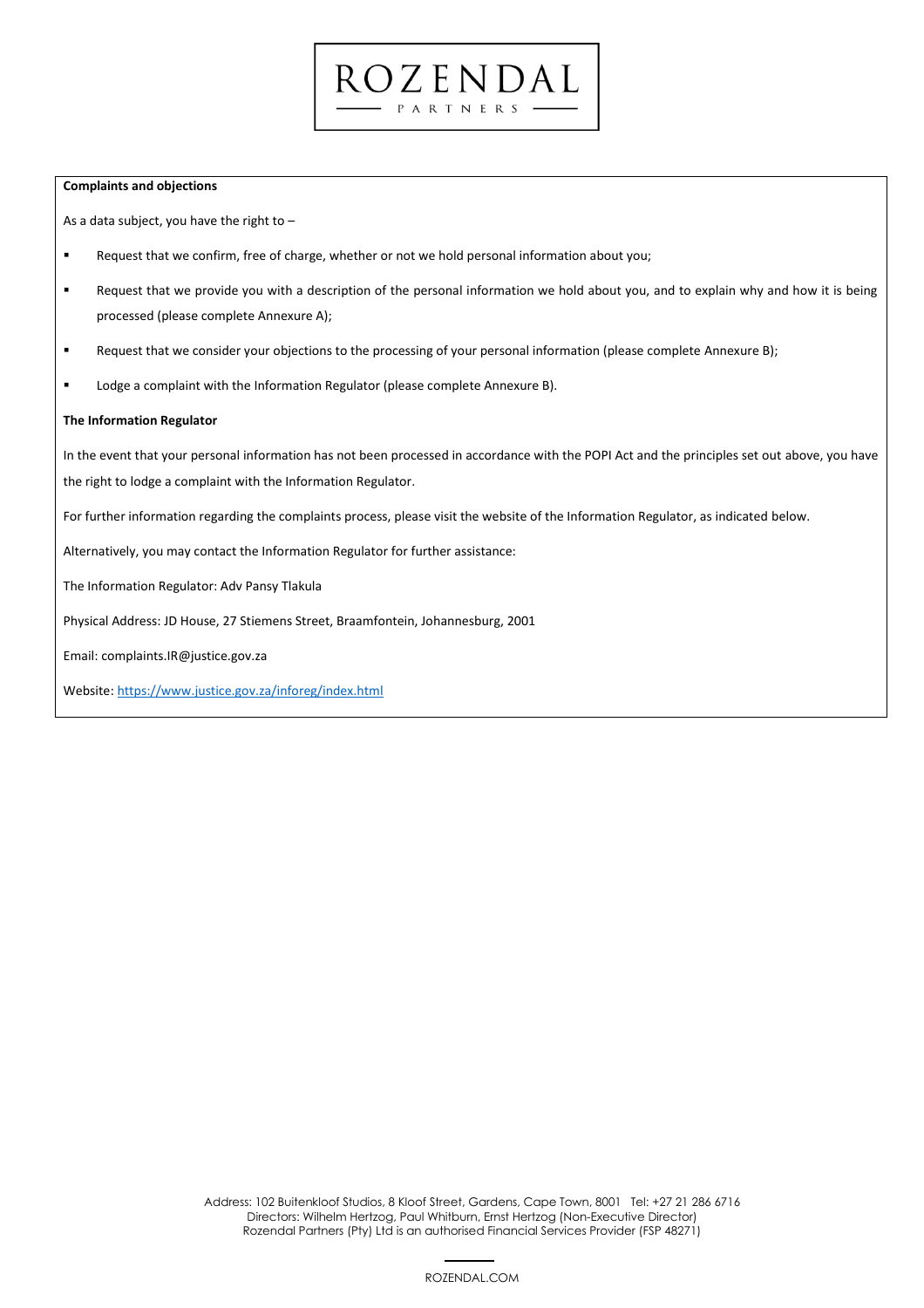# **ANNEXURE D**: **EMPLOYEE CONSENT AND CONFIDENTIALITY CLAUSE**

#### **EMPLOYEE CONSENT AND CONFIDENTIALITY CLAUSE**

ROZENDAL PARTNERS

- "Personal Information" (PI) shall mean the race, gender, sex, pregnancy, marital status, national or ethnic origin, sexual orientation, age, physical or mental health, disability, religion, culture, language and date of birth of a person; information relating to the education or the medical, financial, criminal or employment history of the person; any identifying number, symbol, email address, physical address, telephone number, location information, online identifier or other particular assignment to the person; correspondence sent by the person that is implicitly or explicitly of a private or confidential nature or further correspondence that would reveal the contents of the original correspondence; the views or opinions of another individual about the person whether the information is recorded electronically or otherwise.
- "POPIA" shall mean the Protection of Personal Information Act 4 of 2013 as amended from time to time.
- The employer undertakes to process the PI of the employee only in accordance with the conditions of lawful processing as set out in terms of POPIA and in terms of the employer's relevant policy available to the employee on request and only to the extent that it is necessary to discharge its obligations and to perform its functions as an employer and within the framework of the employment relationship and as required by South African law.
- The employee acknowledges that the collection of his/her PI is both necessary and requisite as a legal obligation, which falls within the scope of execution of the legal functions and obligations of the employer. The employee therefore irrevocably and unconditionally agrees:
	- That he/she is notified of the purpose and reason for the collection and processing of his or her PI insofar as it relates to the employer's discharge of its obligations and to perform its functions as an employer.
	- That he/she consents and authorises the employer to undertake the collection, processing and further processing of the employee's PI by the employer for the purposes of securing and further facilitating the employee's employment with the employer.
	- Without derogating from the generality of the aforementioned, the employee consents to the employer's collection and processing of PI pursuant to any of the employer's Internet, Email and Interception policies in place insofar as PI of the employee is contained in relevant electronic communications.
	- To make available to the employer all necessary PI required by the employer for the purpose of securing and further facilitating the employee's employment with the employer.
	- To absolve the employer from any liability in terms of POPIA for failing to obtain the employee's consent or to notify the employee of the reason for the processing of any of the employee's PI.
	- To the disclosure of his/her PI by the employer to any third party, where the employer has a legal or contractual duty to disclose such PI.
	- The employee further agrees to the disclosure of his/her PI for any reason enabling the employer to carry out or to comply with any business obligation the employer may have or to pursue a legitimate interest of the employer in order for the employer to perform its business on a day to day basis.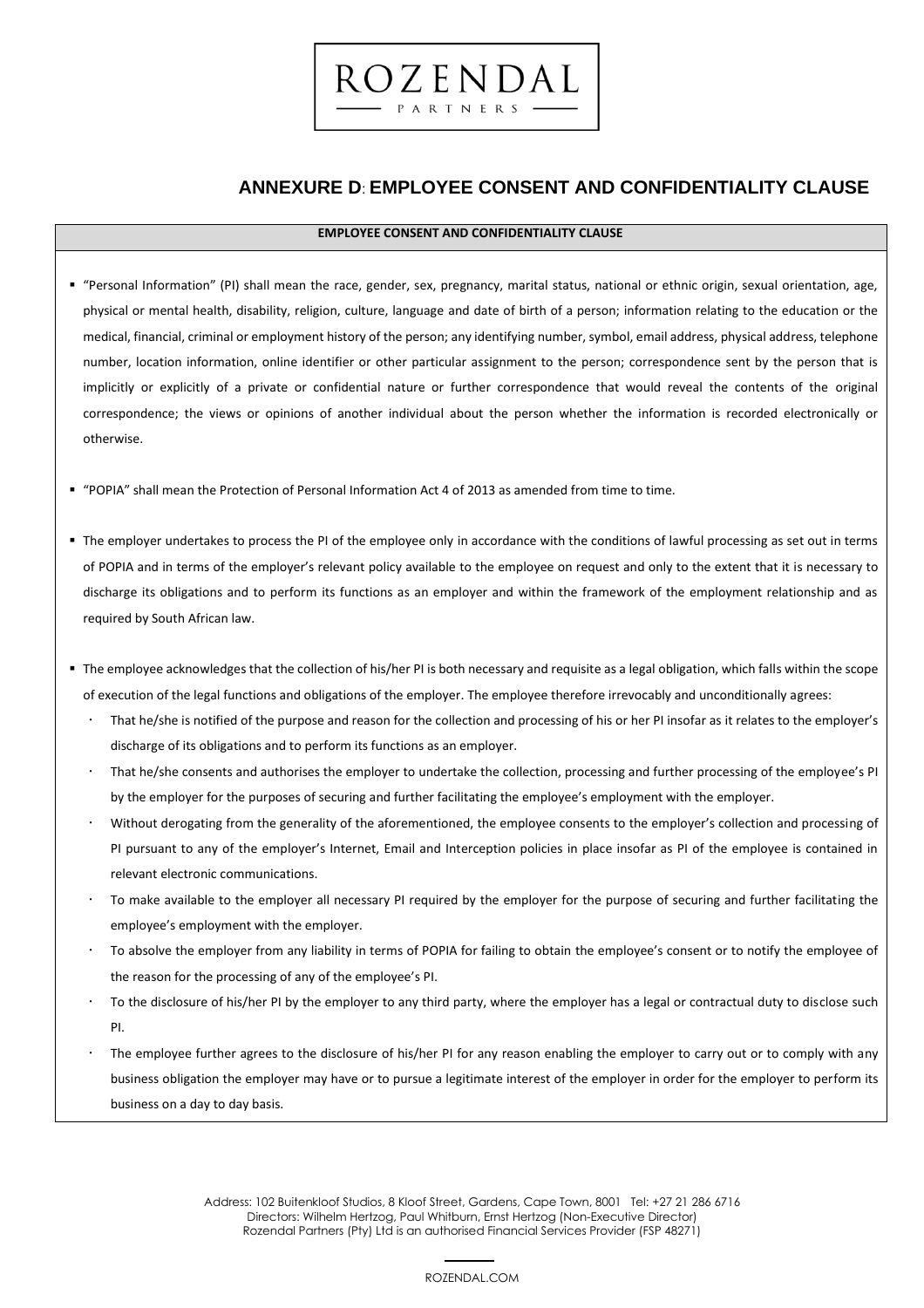The employee authorises the employer to transfer his/her PI outside of the Republic of South Africa for any legitimate business purpose of the employer within the international community. The employer undertakes not to transfer or disclose his/her PI unless it is required for its legitimate business requirements and shall comply strictly with legislative stipulations in this regard.

ROZENDAL PARTNERS

- The employee acknowledges that during the course of the performance of his/her services, he/she may gain access to and become acquainted with the personal information of certain clients, suppliers and other employees. The employee will treat personal information as a confidential business asset and agrees to respect the privacy of clients, suppliers, service providers, contractors, and other employees.
- To the extent that he/she is exposed to or insofar as PI of other employees or third parties are disclosed to him/her, the employee hereby agree to be bound by appropriate and legally binding confidentiality and non-usage obligations in relation to the PI of third parties or employees.
- Employees may not directly or indirectly, utilise, disclose or make public in any manner to any person or third party, either within the organisation or externally, any personal information, unless such information is already publicly known or the disclosure is necessary in order for the employee or person to perform his or her duties on behalf of the employer.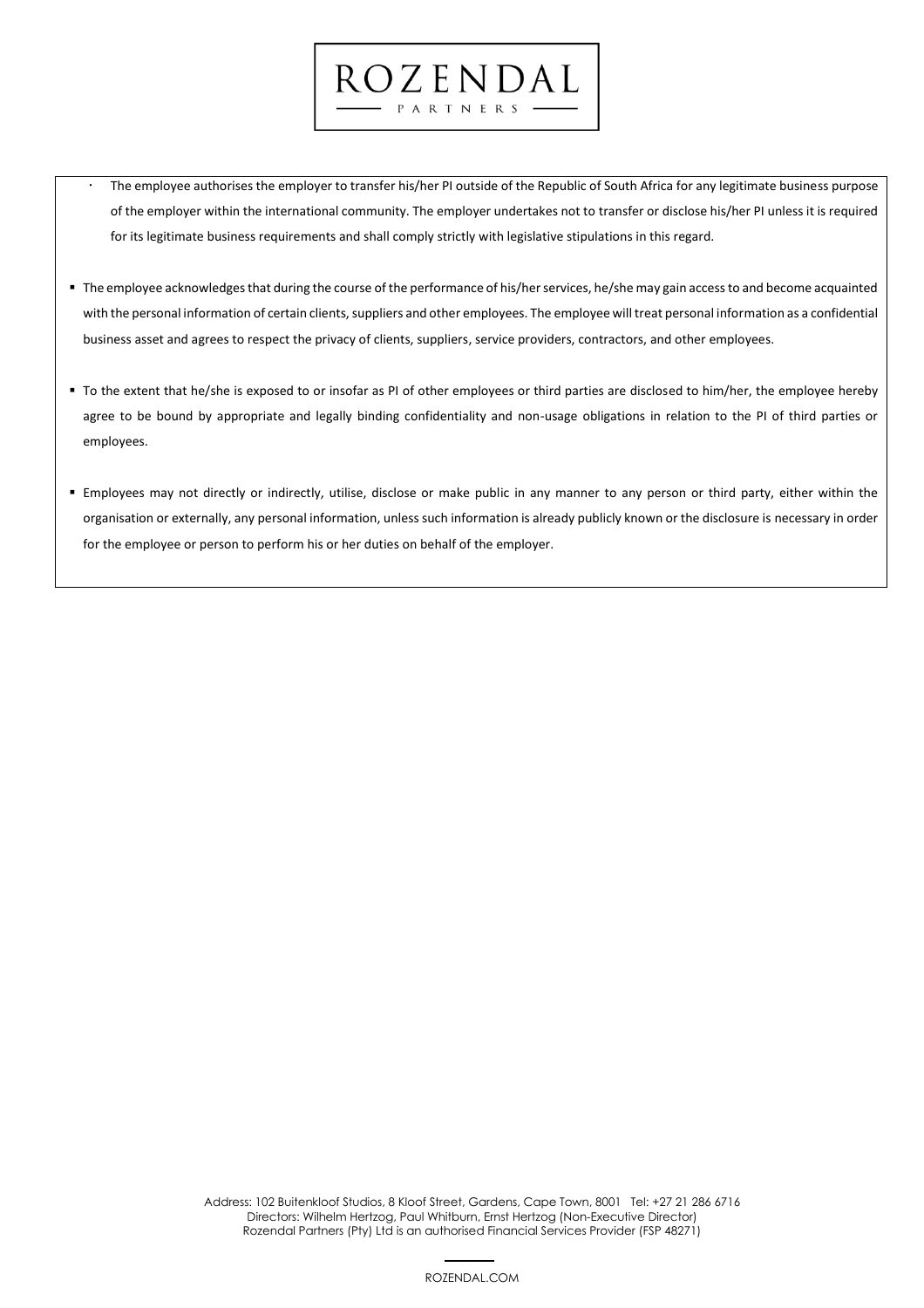# **ANNEXURE E**: **SLA CONFIDENTIALITY CLAUSE**

## **SLA CONFIDENTIALITY CLAUSE**

- "Personal Information" (PI) shall mean the race, gender, sex, pregnancy, marital status, national or ethnic origin, sexual orientation, age, physical or mental health, disability, religion, culture, language and date of birth of a person; information relating to the education or the medical, financial, criminal or employment history of the person; any identifying number, symbol, email address, physical address, telephone number, location information, online identifier or other particular assignment to the person; correspondence sent by the person that is implicitly or explicitly of a private or confidential nature or further correspondence that would reveal the contents of the original correspondence; the views or opinions of another individual about the person whether the information is recorded electronically or otherwise.
- "POPIA" shall mean the Protection of Personal Information Act 4 of 2013 as amended from time to time.
- " The parties acknowledge that for the purposes of this agreement that the parties may come into contact with, or have access to PI and other information that may be classified, or deemed as private or confidential and for which the other party is responsible. Such PI may also be deemed or considered as private and confidential as it relates to any third party who may be directly or indirectly associated with this agreement. Further, it is acknowledged and agreed by the parties that they have the necessary consent to share or disclose the PI and that the information may have value.
- " The parties agree that they will at all times comply with POPIA's Regulations and Codes of Conduct and that it shall only collect, use and process PI it comes into contact with pursuant to this agreement in a lawful manner, and only to the extend required to execute the services, or to provide the goods and to perform their respective obligations in terms of this agreement.
- The parties agree that it shall put in place, and at all times maintain, appropriate physical, technological and contractual security measures to ensure the protection and confidentiality of PI that it, or its employees, its contractors or other authorised individuals comes into contact with pursuant to this agreement.
- Unless so required by law, the parties agree that it shall not disclose any PI as defined in POPIA to any third party without the prior written consent of the other party, and notwithstanding anything to the contrary contained herein, shall any party in no manner whatsoever transfer any PI out of the Republic of South Africa.

 38 Address: 102 Buitenkloof Studios, 8 Kloof Street, Gardens, Cape Town, 8001 Tel: +27 21 286 6716 Directors: Wilhelm Hertzog, Paul Whitburn, Ernst Hertzog (Non-Executive Director) Rozendal Partners (Pty) Ltd is an authorised Financial Services Provider (FSP 48271)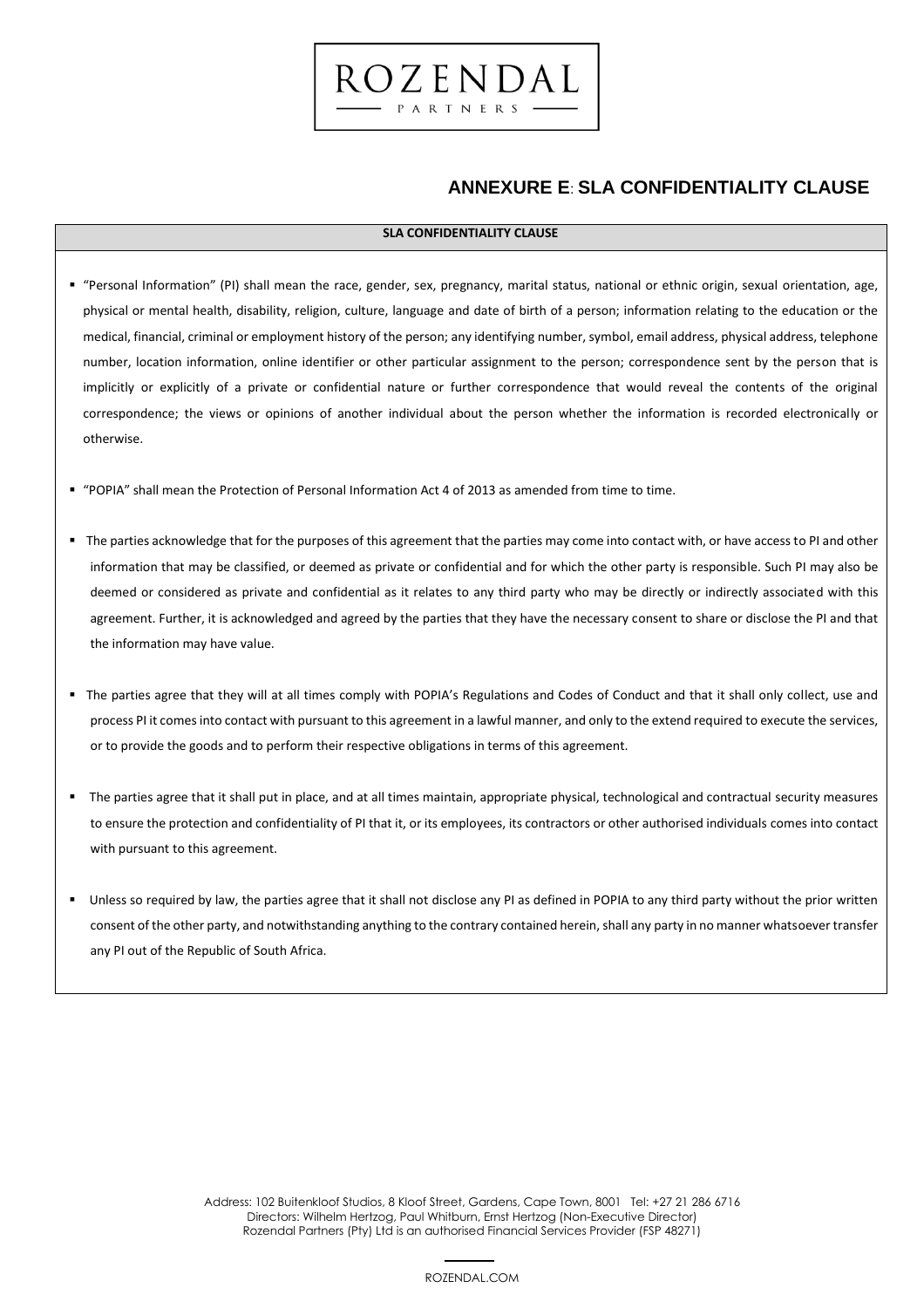# **ANNEXURE F: (DEPUTY) INFORMATION OFFICER APPOINTMENT LETTER**

#### **DEPUTY / INFORMATION OFFICER APPOINTMENT LETTER**

ROZENDAL PARTNERS

I herewith and with immediate effect appoint you as the Information Officer as required by the Protection of Personal Information Act (Act 4 of 2013). This appointment may at any time be withdrawn or amended in writing.

You are entrusted with the following responsibilities:

- Taking steps to ensure the company's reasonable compliance with the provision of POPIA.
- Keeping the governing body updated about the company's information protection responsibilities under POPIA. For instance, in the case of a security breach, the Information Officer must inform and advise the governing body of their obligations pursuant to POPIA.
- Continually analysing privacy regulations and aligning them with the organisation's personal information processing procedures. This will include reviewing the organisation's information protection procedures and related policies.
- Ensuring that POPI Audits are scheduled and conducted on a regular basis.
- Ensuring that the organisation makes it convenient for data subjects who want to update their personal information or submit POPI related complaints to the company, to do so. For instance, maintaining a "contact us" facility on the company's website
- Approving any contracts entered into with operators, employees and other third parties which may have an impact on the personal information held by the company. This will include overseeing the amendment of the company's employment contracts and other service level agreements.
- Encouraging compliance with the conditions required for the lawful processing of personal information.
- Ensuring that employees and other persons acting on behalf of the company are fully aware of the risks associated with the processing of personal information and that they remain informed about the company's security controls.
- Organising and overseeing the awareness training of employees and other individuals involved in the processing of personal information on behalf of the company.
- Addressing employees' POPIA related questions.

.

Addressing all POPIA related requests and complaints made by the company's data subjects.

 39 Address: 102 Buitenkloof Studios, 8 Kloof Street, Gardens, Cape Town, 8001 Tel: +27 21 286 6716 Directors: Wilhelm Hertzog, Paul Whitburn, Ernst Hertzog (Non-Executive Director) Rozendal Partners (Pty) Ltd is an authorised Financial Services Provider (FSP 48271)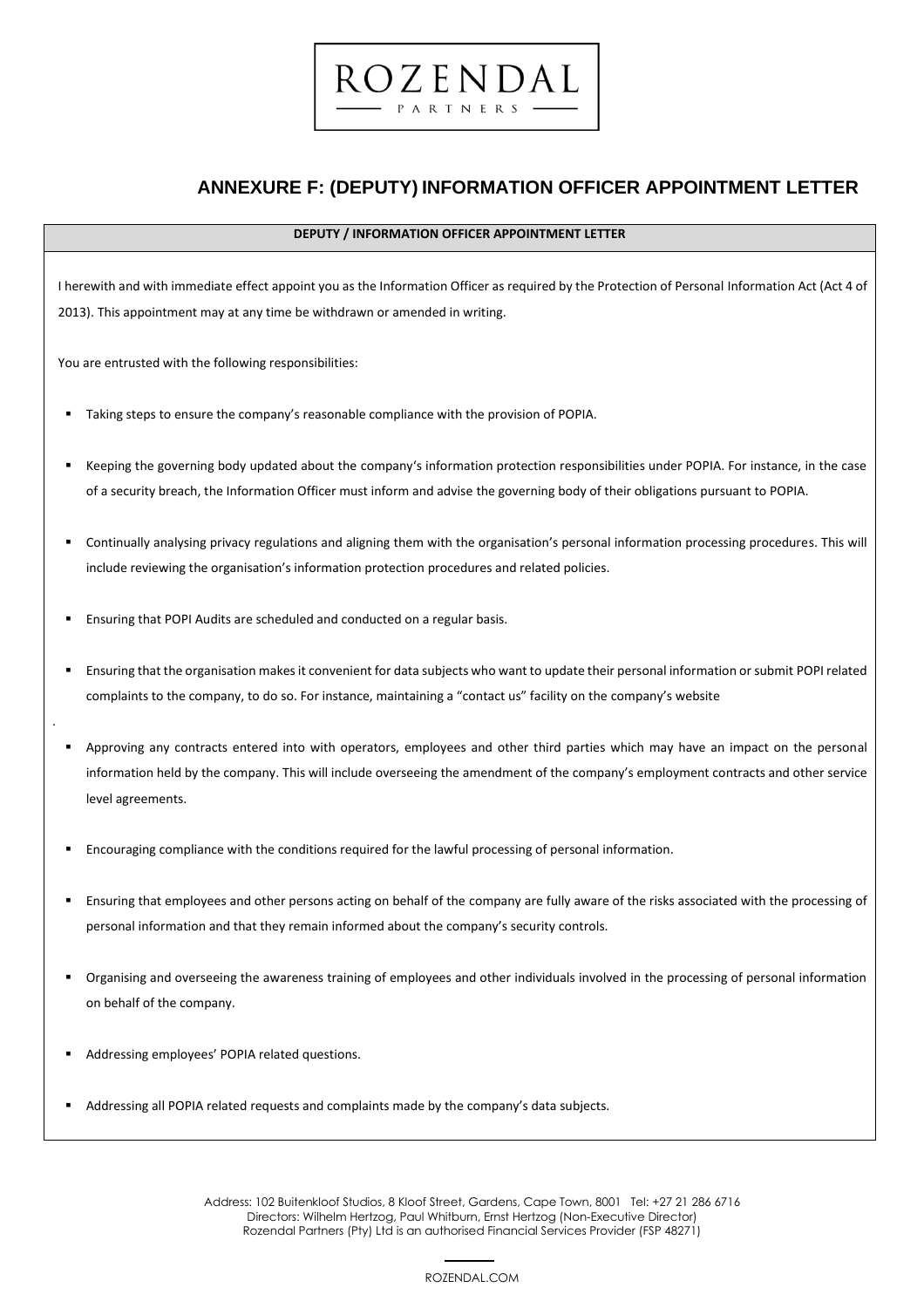Working with the Information Regulator in relation to any ongoing investigations. The Information Officers will therefore act as the contact point for the Information Regulator authority on issues relating to the processing of personal information and will consult with the Information Regulator where appropriate, with regard to any other matter.

ROZENDAL PARTNERS -

- Ensuring that a compliance framework is developed, implemented, monitored and maintained.
- Ensuring that a personal information impact assessment is done to ensure that adequate measures and standards exist in order to comply with the conditions for the lawful processing of personal information.
- Ensure that a manual is developed, monitored, maintained and made available as prescribed in sections 14 and 51 of the Promotion of Access to Information Act, 2000 (Act No. 2 of 2000).
- Ensure that internal measures are developed together with adequate systems to process requests for information or access thereto.
- Ensure that internal awareness sessions are conducted regarding the provisions of the Act, regulations made in terms of the Act, codes of conduct, or information obtained from the Regulator.
- The information officer shall upon request by any person, provide copies of the manual to that person upon the payment of a fee to be determined by the Regulator from time to time.

**I hereby accept the appointment as Deputy / Information Officer** 

Name & Surname

Signature: Date: Date: Date: Date: Date: Date: Date: Date: Date: Date: Date: Date: Date: Date: Date: Date: Date: Date: Date: Date: Date: Date: Date: Date: Date: Date: Date: Date: Date: Date: Date: Date: Date: Date: Date: D

 40 Address: 102 Buitenkloof Studios, 8 Kloof Street, Gardens, Cape Town, 8001 Tel: +27 21 286 6716 Directors: Wilhelm Hertzog, Paul Whitburn, Ernst Hertzog (Non-Executive Director) Rozendal Partners (Pty) Ltd is an authorised Financial Services Provider (FSP 48271)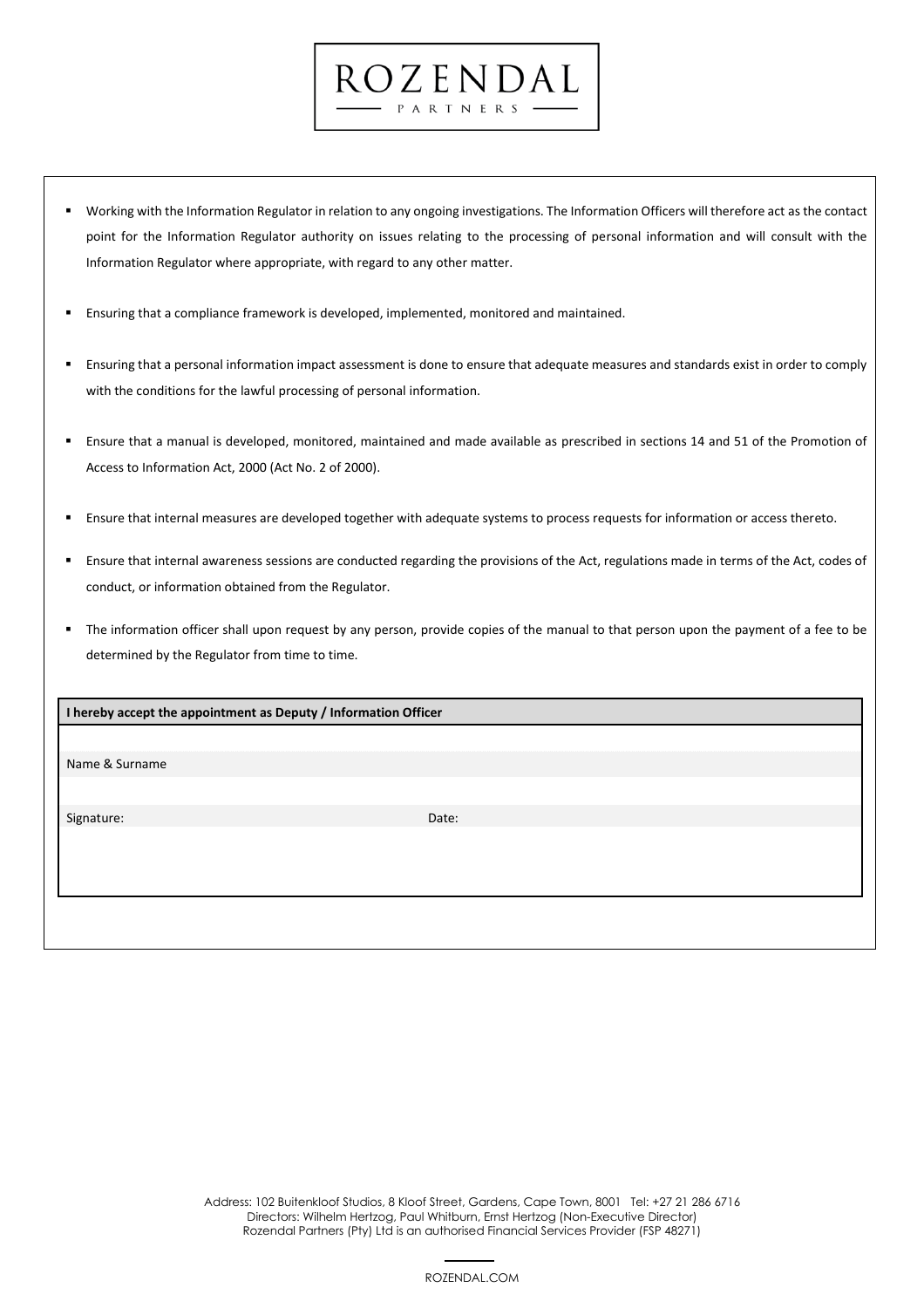#### FORM<sub>1</sub> OBJECTION TO THE PROCESSING OF PERSONAL INFORMATION IN TERMS OF SECTION 11(3) OF THE PROTECTION OF PERSONAL INFORMATION ACT, 2013 (ACT NO. 4 OF 2013)

## REGULATIONS RELATING TO THE PROTECTION OF PERSONAL INFORMATION, 2018 [Regulation 2]

Note:

- Affidavits or other documentary evidence as applicable in support of the objection may be 1. attached.
- $\overline{2}$ If the space provided for in this Form is inadequate, submit information as an Annexure to this Form and sign each page.
- $3<sub>1</sub>$ Complete as is applicable.

| $\mathbf{A}$                                                       | <b>DETAILS OF DATA SUBJECT</b>                                                                                   |
|--------------------------------------------------------------------|------------------------------------------------------------------------------------------------------------------|
| Name(s) and<br>sumame/ registered<br>name of data subject:         |                                                                                                                  |
| Unique Identifier/<br><b>Identity Number</b>                       |                                                                                                                  |
| Residential, postal or<br>business address:                        |                                                                                                                  |
|                                                                    | Code (                                                                                                           |
| Contact number(s):                                                 |                                                                                                                  |
| Fax number / E-mail<br>address:                                    |                                                                                                                  |
| B                                                                  | <b>DETAILS OF RESPONSIBLE PARTY</b>                                                                              |
| Name(s) and<br>sumame/ Registered<br>name of responsible<br>party: |                                                                                                                  |
| Residential, postal or<br>business address:                        |                                                                                                                  |
|                                                                    |                                                                                                                  |
| Contact number(s):                                                 | Code (                                                                                                           |
| Fax number/ E-mail<br>address:                                     |                                                                                                                  |
| c                                                                  | REASONS FOR OBJECTION IN TERMS OF SECTION 11(1)(d) to (f) (Please<br>provide detailed reasons for the objection) |
|                                                                    |                                                                                                                  |
|                                                                    |                                                                                                                  |

This gazette is also available free online at www.gpwonline.co.za

 41 Address: 102 Buitenkloof Studios, 8 Kloof Street, Gardens, Cape Town, 8001 Tel: +27 21 286 6716 Directors: Wilhelm Hertzog, Paul Whitburn, Ernst Hertzog (Non-Executive Director) Rozendal Partners (Pty) Ltd is an authorised Financial Services Provider (FSP 48271)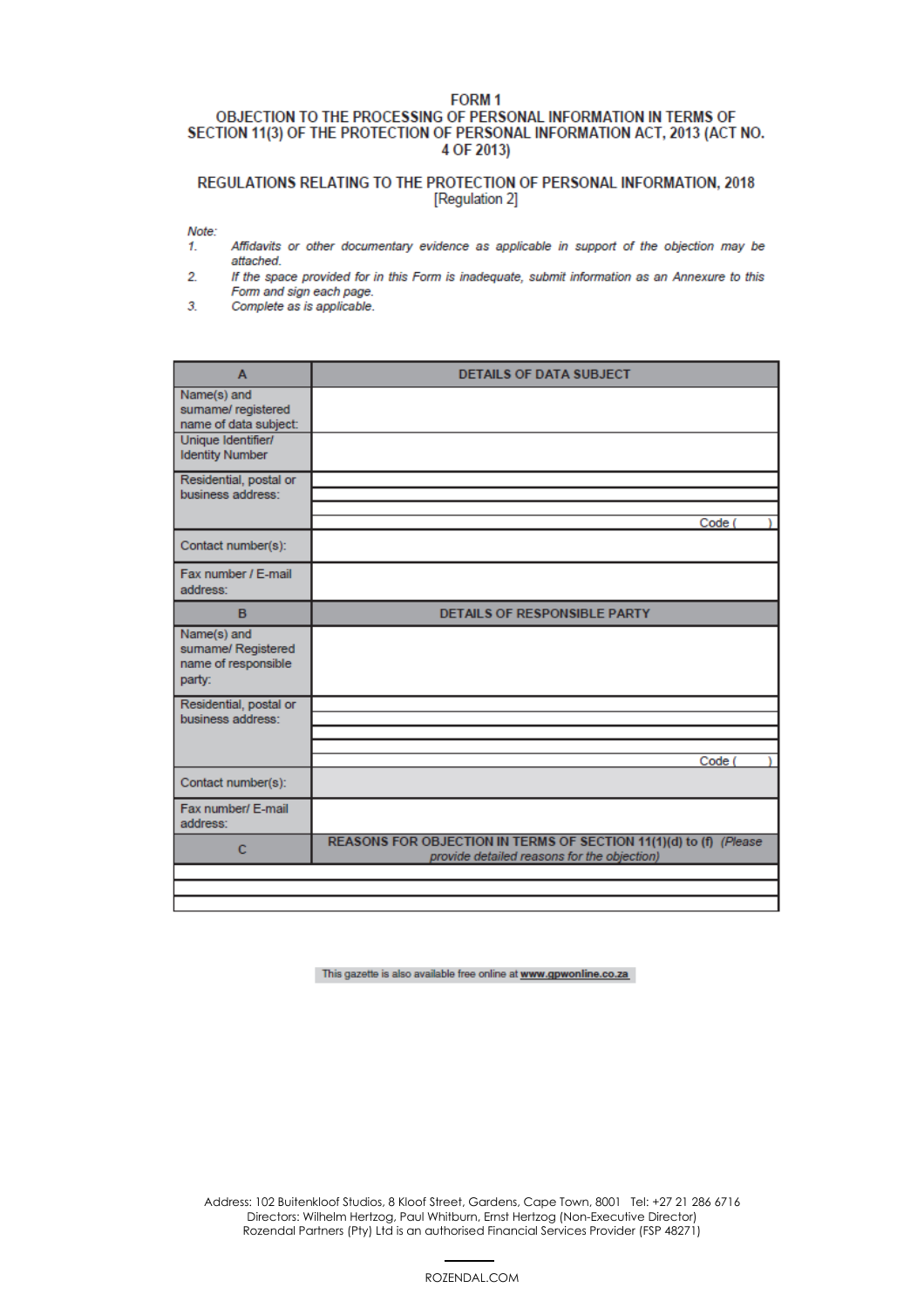#### FORM<sub>2</sub>

#### REQUEST FOR CORRECTION OR DELETION OF PERSONAL INFORMATION OR DESTROYING OR DELETION OF RECORD OF PERSONAL INFORMATION IN TERMS OF SECTION 24(1) OF THE PROTECTION OF PERSONAL INFORMATION ACT, 2013 (ACT NO. 4 OF 2013)

#### REGULATIONS RELATING TO THE PROTECTION OF PERSONAL INFORMATION, 2018 [Regulation 3]

Note:

- 1. Affidavits or other documentary evidence as applicable in support of the request may be attached.
- $2.$ If the space provided for in this Form is inadequate, submit information as an Annexure to this Form and sign each page.
- $3<sub>1</sub>$ Complete as is applicable.

Mark the appropriate box with an "x". Request for:

Correction or deletion of the personal information about the data subject which is in possession or under the control of the responsible party.

Destroying or deletion of a record of personal information about the data subject which is in possession or under the control of the responsible party and who is no longer authorised to retain the record of information.

| A                                                                | DETAILS OF THE DATA SUBJECT                                                                                                                                                                                                                                                                                                                                                                                                                                                       |
|------------------------------------------------------------------|-----------------------------------------------------------------------------------------------------------------------------------------------------------------------------------------------------------------------------------------------------------------------------------------------------------------------------------------------------------------------------------------------------------------------------------------------------------------------------------|
| Name(s) and sumame /<br>registered name of data<br>subject:      |                                                                                                                                                                                                                                                                                                                                                                                                                                                                                   |
| Unique identifier/<br><b>Identity Number:</b>                    |                                                                                                                                                                                                                                                                                                                                                                                                                                                                                   |
| Residential, postal or<br>business address:                      | Code (<br>,                                                                                                                                                                                                                                                                                                                                                                                                                                                                       |
| Contact number(s):                                               |                                                                                                                                                                                                                                                                                                                                                                                                                                                                                   |
| Fax number/E-mail<br>address:                                    |                                                                                                                                                                                                                                                                                                                                                                                                                                                                                   |
| B                                                                | <b>DETAILS OF RESPONSIBLE PARTY</b>                                                                                                                                                                                                                                                                                                                                                                                                                                               |
| Name(s) and sumame /<br>registered name of<br>responsible party: |                                                                                                                                                                                                                                                                                                                                                                                                                                                                                   |
| Residential, postal or<br>business address:                      |                                                                                                                                                                                                                                                                                                                                                                                                                                                                                   |
|                                                                  |                                                                                                                                                                                                                                                                                                                                                                                                                                                                                   |
| Contact number(s):                                               | Code (                                                                                                                                                                                                                                                                                                                                                                                                                                                                            |
| Fax number/ E-mail<br>address:<br>c                              | <b>INFORMATION TO BE CORRECTED/DELETED/ DESTRUCTED/ DESTROYED</b>                                                                                                                                                                                                                                                                                                                                                                                                                 |
|                                                                  |                                                                                                                                                                                                                                                                                                                                                                                                                                                                                   |
|                                                                  |                                                                                                                                                                                                                                                                                                                                                                                                                                                                                   |
|                                                                  |                                                                                                                                                                                                                                                                                                                                                                                                                                                                                   |
|                                                                  |                                                                                                                                                                                                                                                                                                                                                                                                                                                                                   |
| D                                                                | REASONS FOR *CORRECTION OR DELETION OF THE PERSONAL<br>INFORMATION ABOUT THE DATA SUBJECT IN TERMS OF SECTION 24(1)(a)<br>WHICH IS IN POSSESSION OR UNDER THE CONTROL OF THE<br><b>RESPONSIBLE PARTY; and or</b><br><b>REASONS FOR *DESTRUCTION OR DELETION OF A RECORD OF PERSONAL</b><br>INFORMATION ABOUT THE DATA SUBJECT IN TERMS OF SECTION 24(1)(b)<br>WHICH THE RESPONSIBLE PARTY IS NO LONGER AUTHORISED TO RETAIN.<br>(Please provide detailed reasons for the request) |
|                                                                  |                                                                                                                                                                                                                                                                                                                                                                                                                                                                                   |
|                                                                  |                                                                                                                                                                                                                                                                                                                                                                                                                                                                                   |
|                                                                  |                                                                                                                                                                                                                                                                                                                                                                                                                                                                                   |
|                                                                  |                                                                                                                                                                                                                                                                                                                                                                                                                                                                                   |
|                                                                  |                                                                                                                                                                                                                                                                                                                                                                                                                                                                                   |

42 Address: 102 Buitenkloof Studios, 8 Kloof Street, Gardens, Cape Town, 8001 Tel: +27 21 286 6716